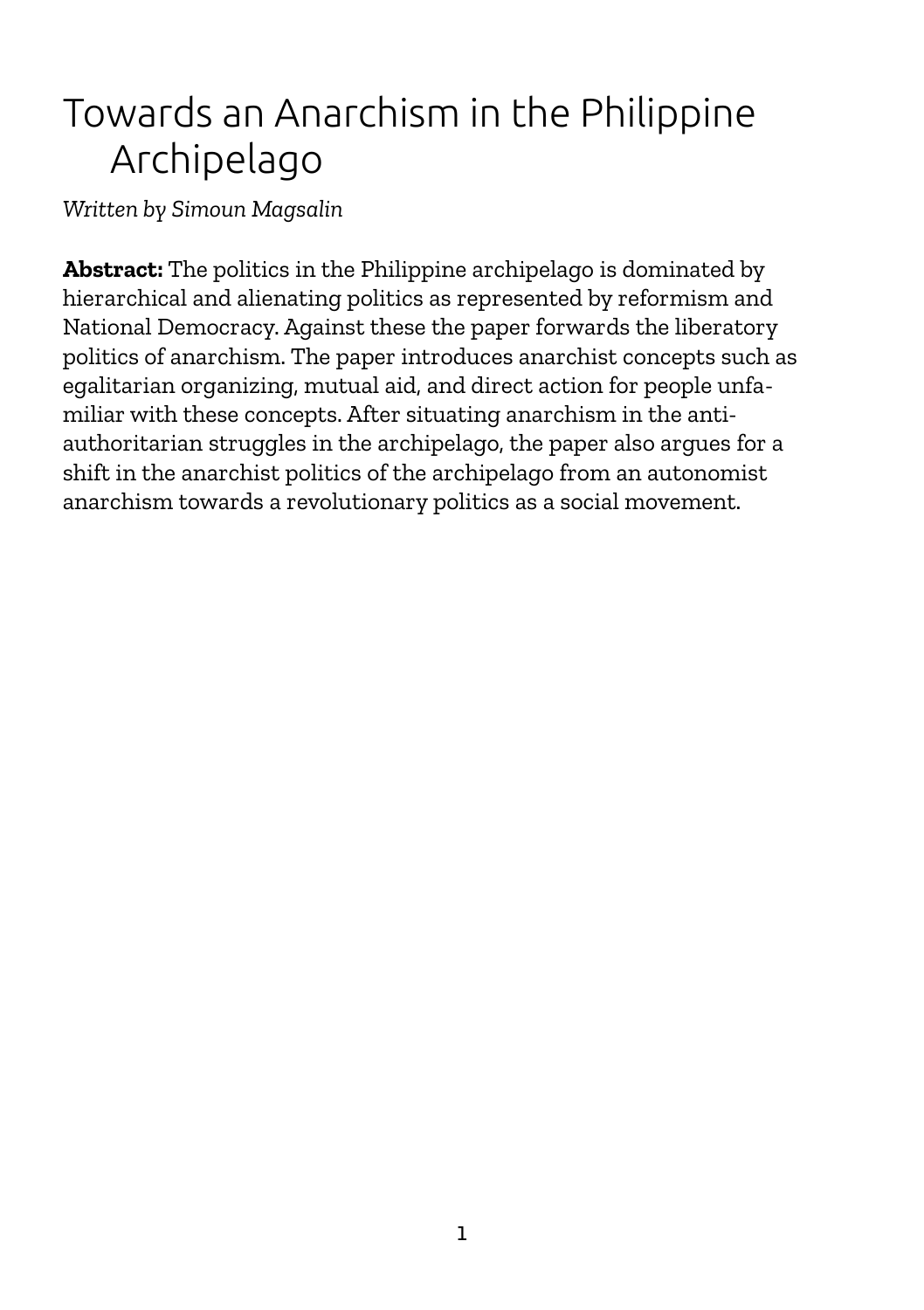# Towards an Anarchism in the Philippine Archipelago

There is a necessity for a liberatory politics in the Archipelago known as the Philippines and as anarchists we think Anarchism has the framework to fill this need. The dominant forms of politics we have now are insufficient for developing a liberatory politics in the archipelago. This liberatory politics becomes a necessity because politics in the Philippines is currently an alienating affair—*a politics done to people rather than people doing politics*. We are also dominated by domineering structures and institutions like the market, capitalism, and the state. Against these we forward the liberatory politics of anarchism for *a world beyond domination*.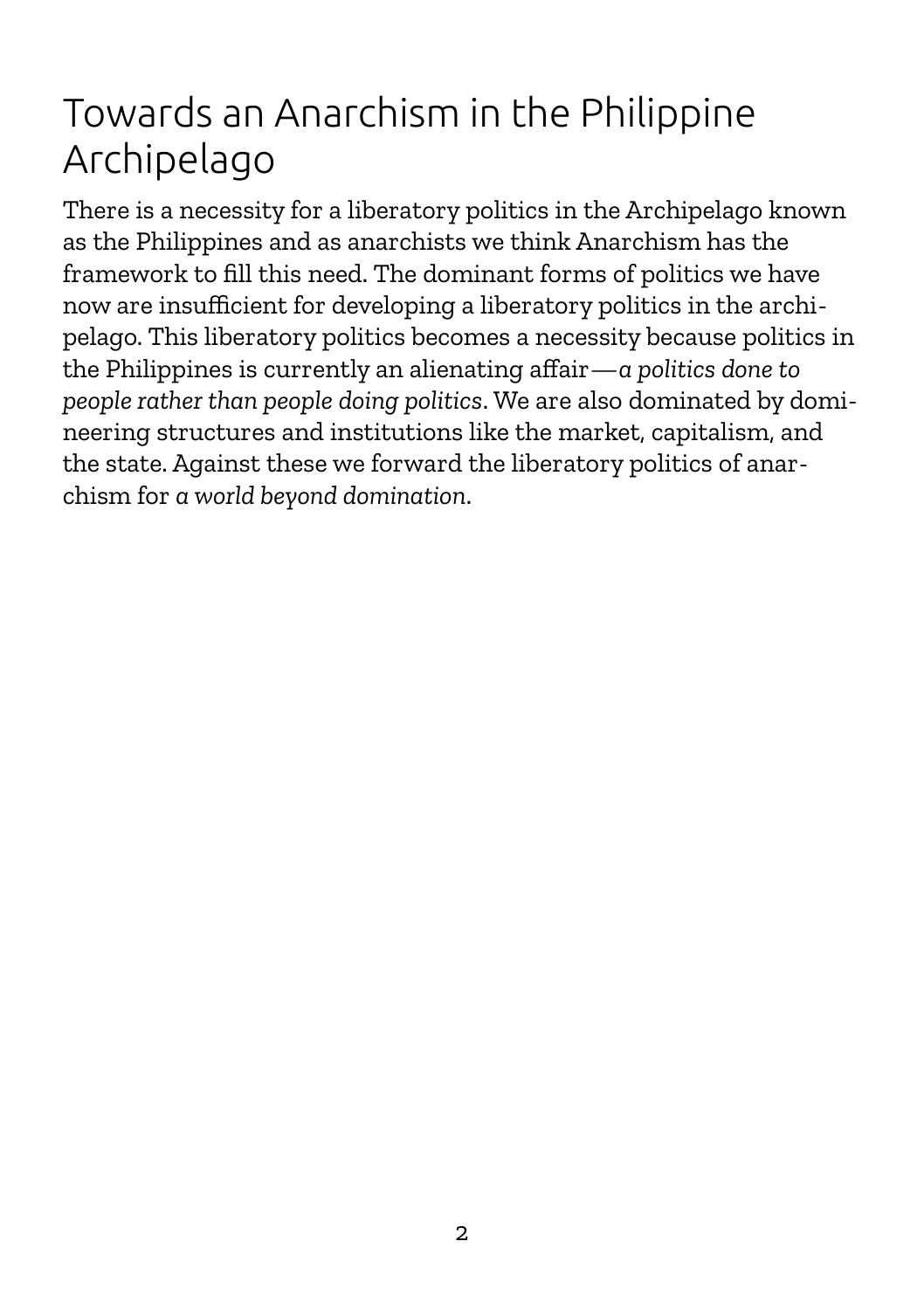# The Necessity for a Liberatory Politics

Let us analyze what kind of politics dominates our lives right now and why we think these are insufficient for liberation.

At work we are subjected to the tyranny of the boss, who commands a great deal of power over at least a third of our day. For those blessed enough to forgo traditional bosses, the impersonal domination of the market instead dominates their tasks, pushing for enough productivity to pay for daily needs. Under capitalism, we can indeed be our own terrible boss. Ultimately, boss or no boss, our lives and our days are structured around the extraction of labor: preparing for work, doing work, and recovering from work, leaving us exhausted for things we would want to do.

When not at work, we are assaulted by the scarcity imposed on us by capitalism. We must pay exorbitant rents or pay back endless debt because we were not fortunate enough to have the resources to care for ourselves to begin with.

It is not enough that capitalism mines us for our labor, rent, and debt, capitalism must literally mine our environment for value. Our very ecologies are under assault by capitalists who wish to extract as much as they can from it, leaving whole communities and their surrounding environs devastated. Oftentimes, extracting wealth from the environment intersects with colonialism where indigenous peoples are involved, with capitalists and state bureaucrats conspiring to divorce them from their homelands. Indeed this was most apparent in Casiguran, Aurora where indigenous peoples were actively being dispossessed of their land to make way for the Aurora Pacific Economic Zone (APECO), a collaboration between the state, local political dynasties, and capitalists.<sup>[1](#page-2-0)</sup>

In the sphere of government, we are faced with alienation in the politics of the state where so-called representatives are only accountable

<span id="page-2-0"></span><sup>1</sup> Ditsi Carolino & Pabelle Manikan, *The March to Progress in the Philippines,* (Al Jazeera, 2014).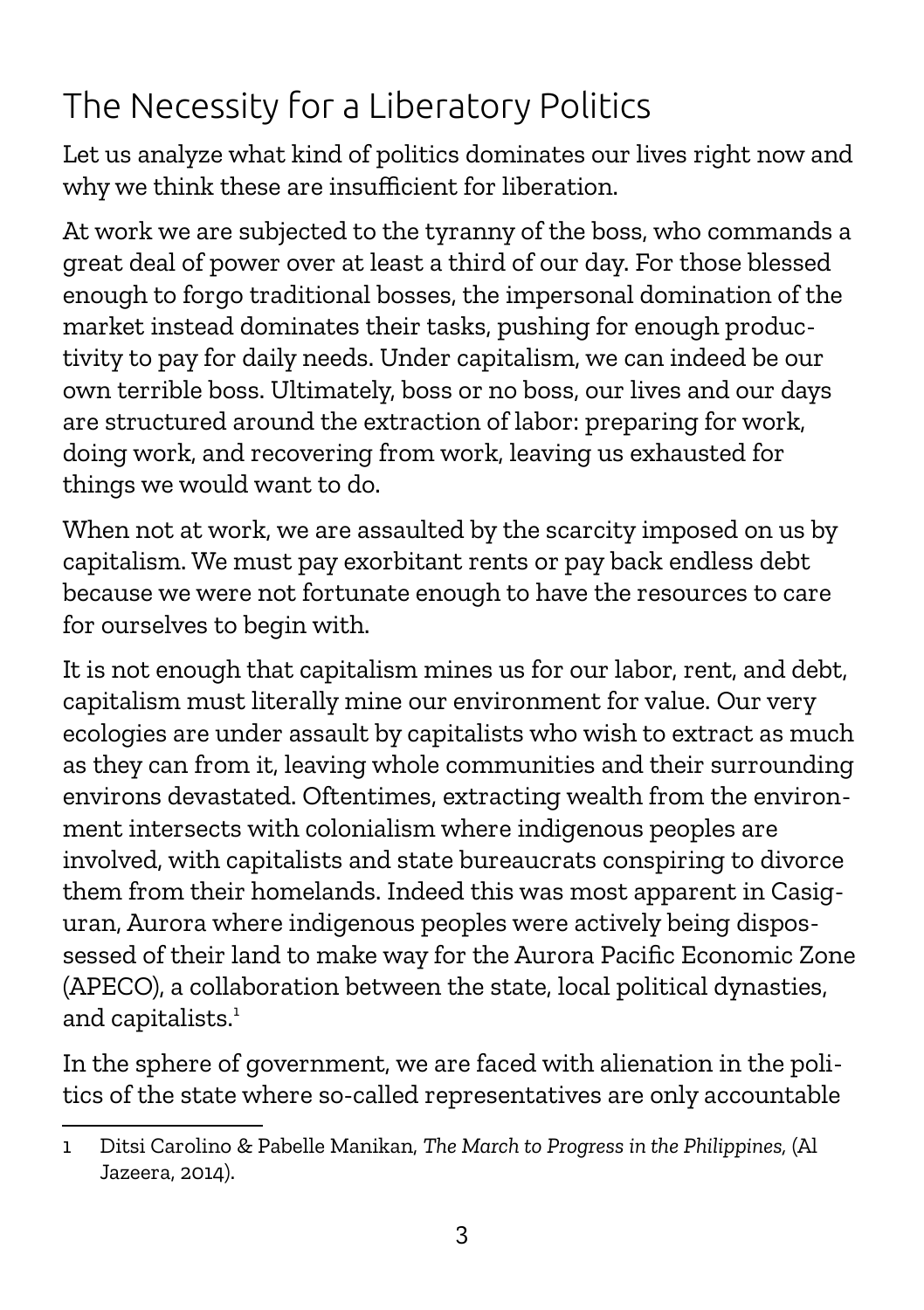every other year and who often do the barest minimum between elections, all the while labor is immiserated, farmers are killed, and indigenous peoples are dispossessed. And what of the large sections of the government who are unelected—the bureaucrats, the appointees, the police? Who are these people accountable to, and how can they be removed?—if they can even be removed at all! So much of our lives are decided by people who are effectively not accountable to us—the ballot box notwithstanding. Ultimately, the politics of the state is *statecraft*—the management of the state. It is consistently an *alienated* politics done *to* people rather than *by* people. By *political alienation,* we mean the overwhelming powerlessness individuals have over the political affairs over society and the meaninglessness of these politics that is engendered into these individuals.

And what of President Rodrigo Duterte whose populist politics promised a break in the governance of the archipelago? Has Duterte and Dutertismo empowered the people of the archipelago? We think not. Dutertismo has conquered the presidency by mixing reactionary politics with promises to left groups. Dutertismo has ruled the political landscape since 2016, yet it has proven itself at once incompetent at providing social services and at the same time highly effective at maintaining and reproducing its own power to the point of a murderous campaign against the urban poor. The Duterte regime have proven themselves divorced from the people and indeed outright malignant when faced with environmental and human rights activism.

Outside Dutertismo, we find the oligarchy and political dynasties dominate the state and its appendages in local government. Powerful families use their power to plunder produce from the countryside, immiserating and dispossessing agricultural workers, peasants, and indigenous peoples in the process. In the cities these families convert the capital they plundered from the countryside into capitalist enterprises that dominate the markets of urban residents. Their economic power is then translated into political power when the political dynas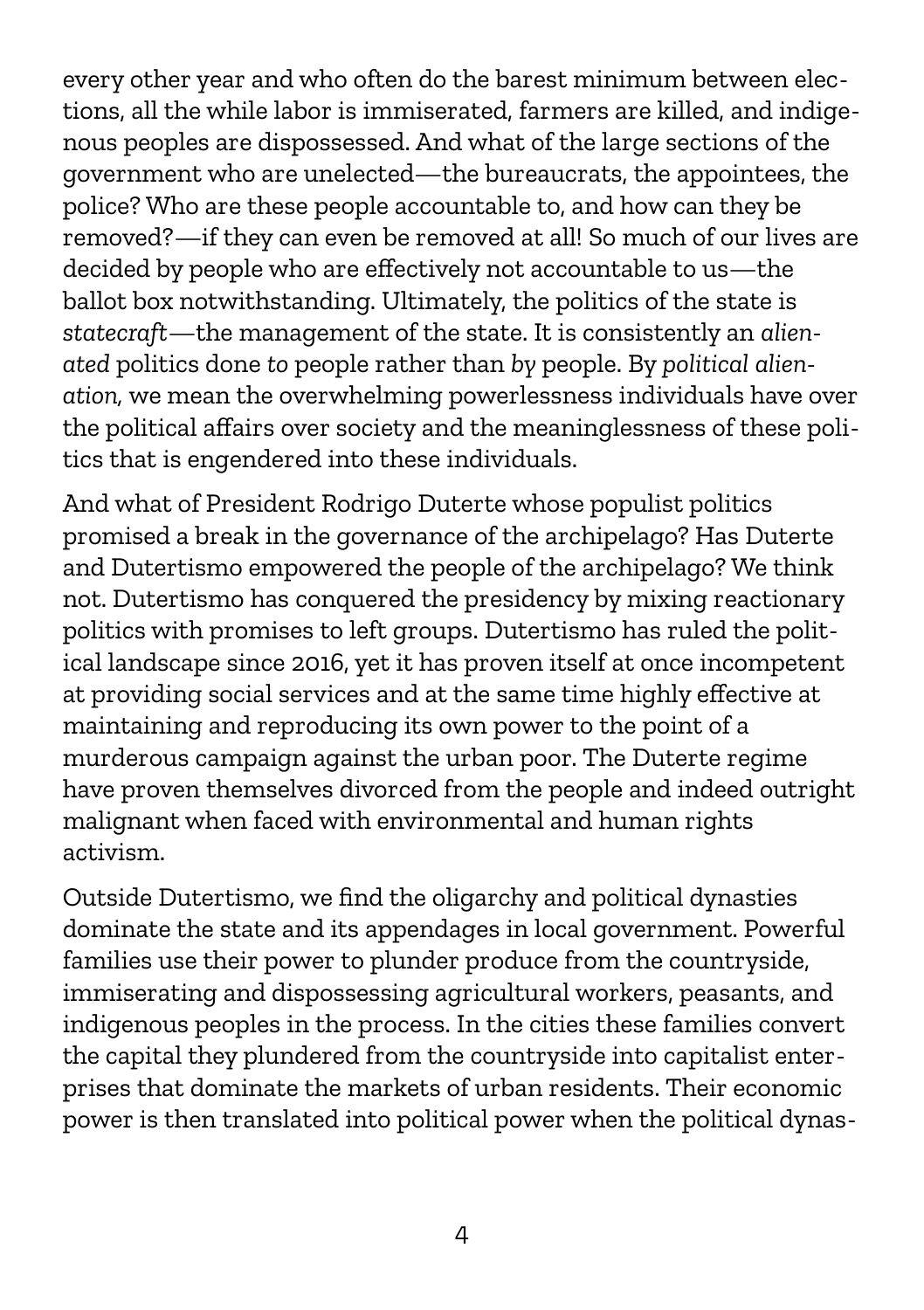ties cash into government offices through expensive electoral campaigns that others cannot afford.

Can we pin our hopes in an opposition politics in the revolution of the Maoist insurgency and National Democracy?[2](#page-4-0) Unfortunately, the Maoist CPP-NPA<sup>[3](#page-4-1)</sup> and National Democrats has proven themselves content with conservatively insisting on outdated guerrilla war tactics while demanding for reform and reconciliation with the national burgis.[4](#page-4-2) They ultimately have no program for social revolution and are content to push for "national liberation"—really an attempt at class collaboration with the national burgis. We find their vision to be insufficiently liberatory.

Against the incessant extraction of value from our lives and our environs and of the alienation and powerlessness felt, the struggle for a liberatory politics becomes urgent. We think this need for a liberatory politics can potentially be filled by the theory and praxis of Anarchism.

Anarchism, whose ethos is inherently suspicious of hierarchies and concentrated power, has the theoretical tools needed to counteract alienation and powerlessness and fill the need for a liberatory politics —indeed, an *unalienated* politics done *by* people where people are made *subjects* in their own right rather than *objects* of another's power. We think Anarchism is suitable as a liberatory politics for the archipelago that can move past hierarchies and the limitations of

<span id="page-4-0"></span><sup>2</sup> The National Democratic movement (often abbreviated as *NatDem*) dominates the Philippine Left. The largest National Democratic organization, the National Democratic Front (NDF) is officially led by the Communist Party of the Philippines (CPP). As a movement, National Democracy also has an electoral wing in the Makabayan Bloc which is not officially connected to the NDF and the CPP but clearly share ideological foundations as National Democratic Mass Organizations (NDMOs).

<span id="page-4-1"></span><sup>3</sup> CPP-NPA stand for "Communist Party of the Philippines" and its armed component "New People's Army." An alternative acronym also used is CPP-NPA-NDF when referring to the movement as a bloc.

<span id="page-4-2"></span><sup>4</sup> *National burgis* is the same as *National bourgeoisie* for our international readers. *Burgis* is a Filipino and Philippine English form for *bourgeoisie*. This article will prefer to use the Philippine English form of *burgis.*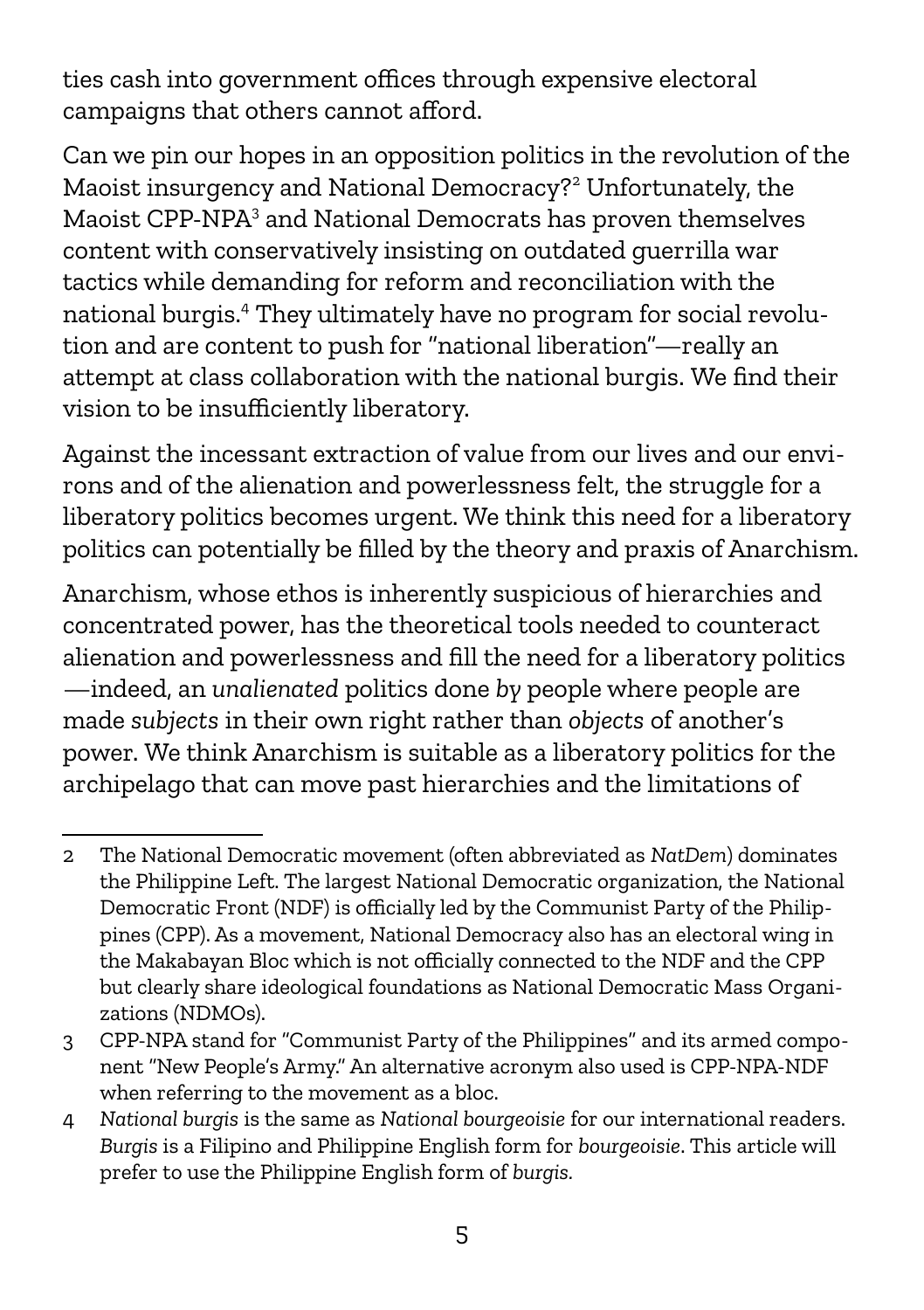reformism and National Democracy and empower people with the agency to enact the change they wish to see.

Hereafter we shall refer to an alienating politics done *to* people as s*tatecraft*, which includes the management of the state and of power struggles to take state power by elected officials or by a revolutionary party. Statecraft is mediated by power brokers like elected politicians, bureaucrats, or party officials. Statecraft is ultimately the monopoly of power by a few, whether these few are inside or outside the state. Against statecraft, we forward an unmediated *politics*, which we situate as the discursive actions between people interacting with another as equals. *Politics* is us talking with another discussing the problems we face in our lives and decide together how to move forward with the issues we face.[5](#page-5-0) Politics is us becoming *subjects* in our own politics rather than as *objects* of statecraft and power plays. *Subject* here refers to a person who has *agency* over their politics rather than as a passive observer or sometime elector. $^6$  $^6$  An unmediated politics is then the *unalienated* politics done *by* people.

Anarchism, being against *hierarchy* and the *concentration of power* into the hands of a few and for the development of *politics* as unalienated and unmediated discourse and action, is the perspective that we believe the archipelago needs for a liberatory politics. Hierarchy and its consequence the concentration of power is a stupefying force. The inferiors of the hierarchy learn to rely on their superiors for guidance instead of relying on their own action. The superiors on the other hand end up relying on the inferiors for everyday tasks. The two domi-

<span id="page-5-0"></span><sup>5</sup> This distinction between *statecraft* and *politics* is borrowed from Murray Bookchin. See for example "The Ecological Crisis and the Need to Remake Society" in Murray Bookchin, *The Next Revolution: Popular Assemblies and the Promise of Direct Democracy,* (Verso, 2015) pg 39-40. It is also available on the Anarchist Library. See also Murray Bookchin, *The Greening of Politics: Toward a New Kind of Political Practice*, (The Anarchist Library, 2018).

<span id="page-5-1"></span><sup>6</sup> This usage of *subject* and *object* in terms of agency is entirely different from *subjectivity* and *objectivity* when talking about opinions and facts. This usage of *subject* is also different from *subjected to* a thing, like subjects of a crown, or subject of ridicule.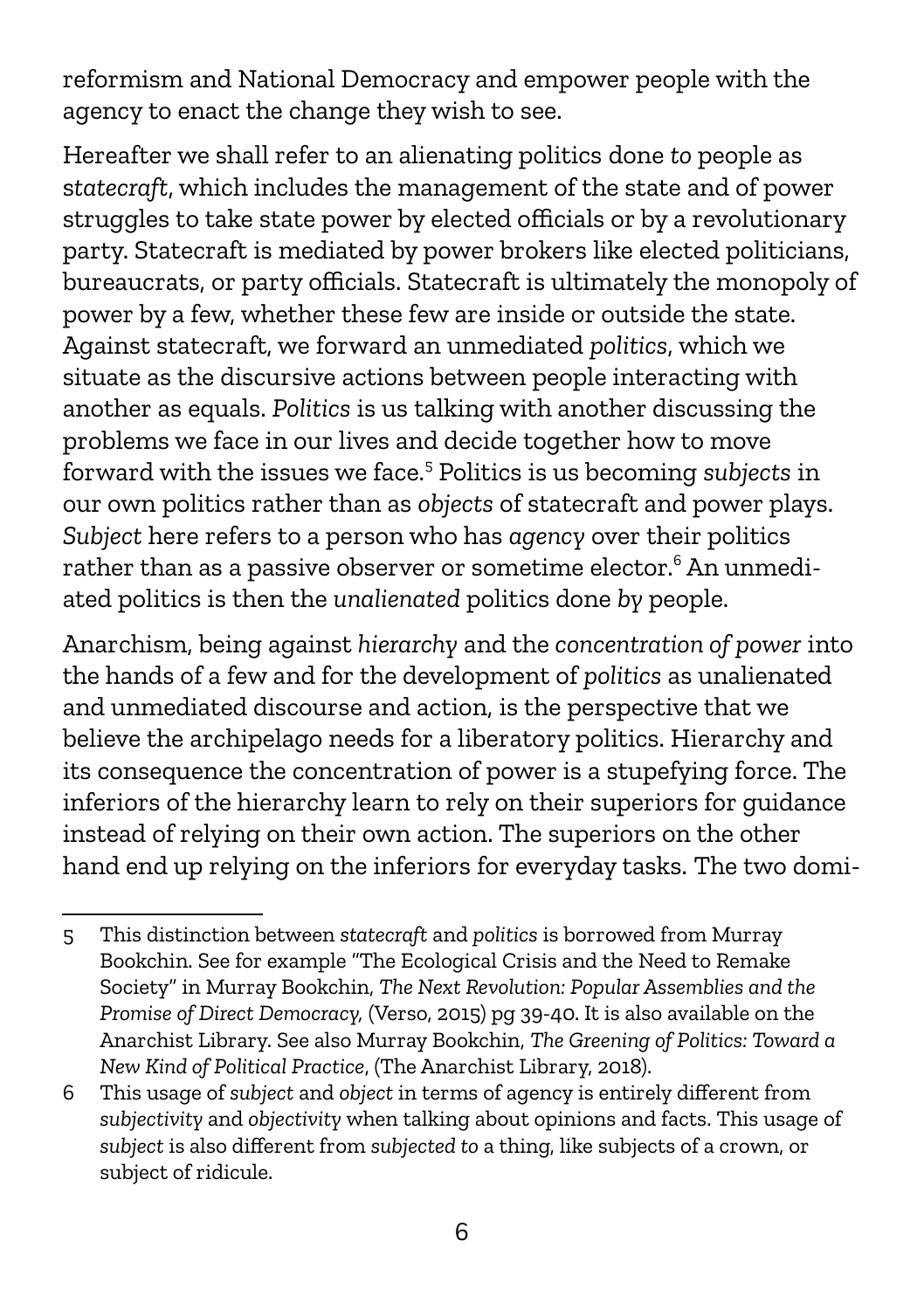nant paradigms in the archipelago of reformism and National Democracy do not hold these perspectives of opposition to hierarchy and concentration of power as central to their paradigms and thus suffers for it in the form of reproducing statecraft and an alienated politics.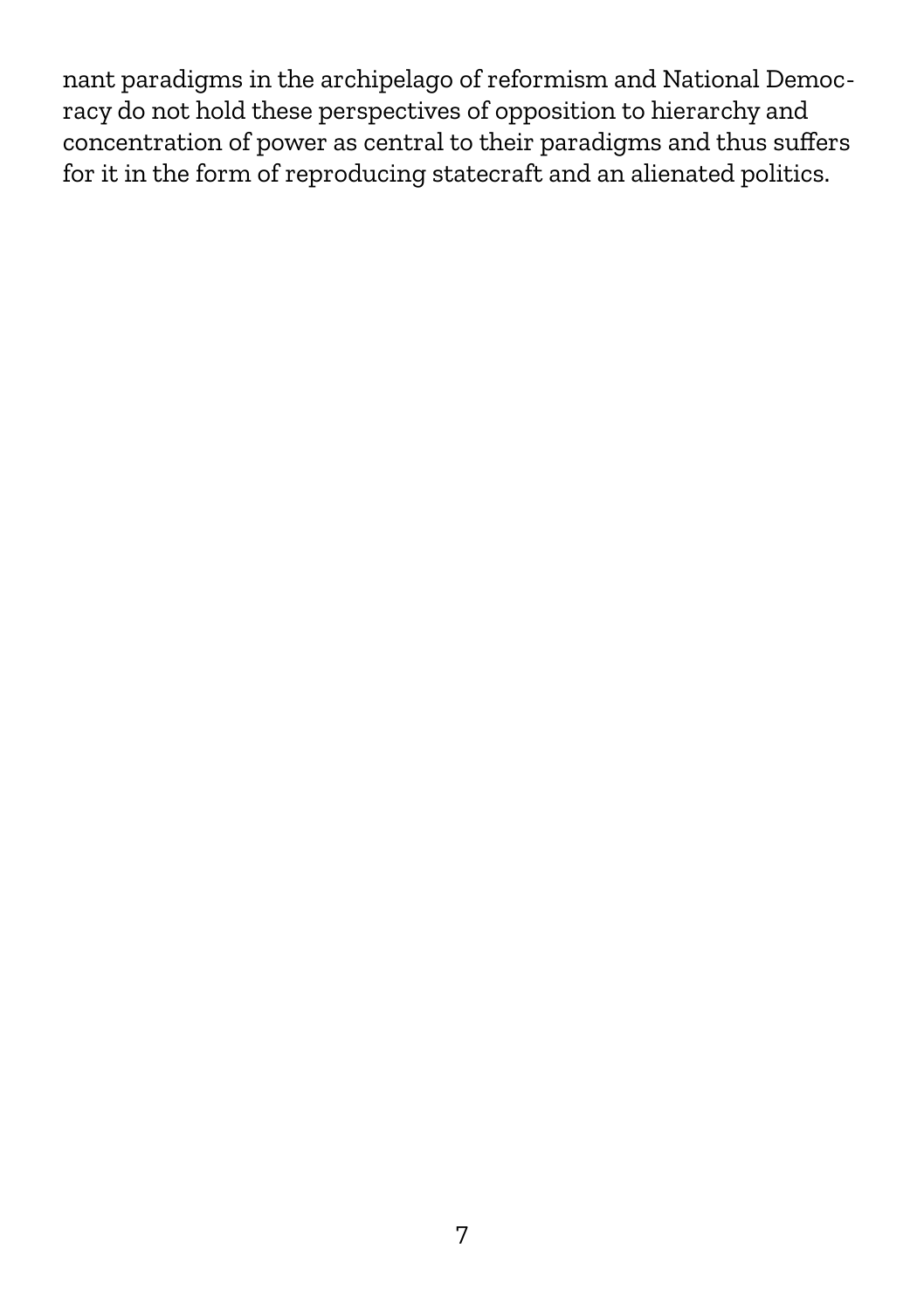### Against Reformism

The 'unfinished' revolution of EDSA was ultimately a revolution of mere elites rather than a revolution of the whole people. The elites changed, but social relations and structures of domination remained the same. The potential for a social revolution in EDSA—a revolution where the social relations between people are dramatically changed and the possibility of new liberated social forms becomes palatable was apparently stillborn. Rather than new social relations and a revolutionary new way of doing things, the oligarchs took over again, replacing a Marcos dictatorship with a a mixture of old and new cliques. Instead of revolution, we merely got reform and more of the same.

The promise of liberal politics has become lost in the competing interests of various oligarchic cliques. Nothing really changes, or if there are changes, these are too little too late. Minimum wage, contractualization, ecological destruction, neoliberal policies, RH Law, indigenous dispossession, and land stolen from those who work the land—all are symptomatic of reforms proving themselves inutile against the issues of the day. Indeed liberal politics is subsumed into oligarchic rule and even used as a site of plunder—as seen with neoliberal policies where public services are made into corporate fiefs like with our water and electricity in Metro Manila. Besides, "never be deceived that the rich will allow you to vote away their wealth," as ex-slave and anarchist Lucy Parsons once said.<sup>[7](#page-7-0)</sup> What she said was true for black liberation in the so-called United States during the 19<sup>th</sup> century and it is still true for the liberation from capital and the state in the  $21^{st}$  century.

Dutertismo does not break with the liberalism of past presidents. Duterte's populism is resulted in insincere promises and is all talk. The electoral wing of National Democracy, the Makabayan bloc, shamefully allied with Duterte back in 2015 and early 2016. Duterte was then an infamous and controversial figure who was an outspoken

<span id="page-7-0"></span><sup>7</sup> Lucy Parsons, *Lucy Parsons, (*Wikiquote, quoted from *Lucy Parsons: Freedom, Equality & Solidarity – Writings & Speeches, 1878-1937*)*.*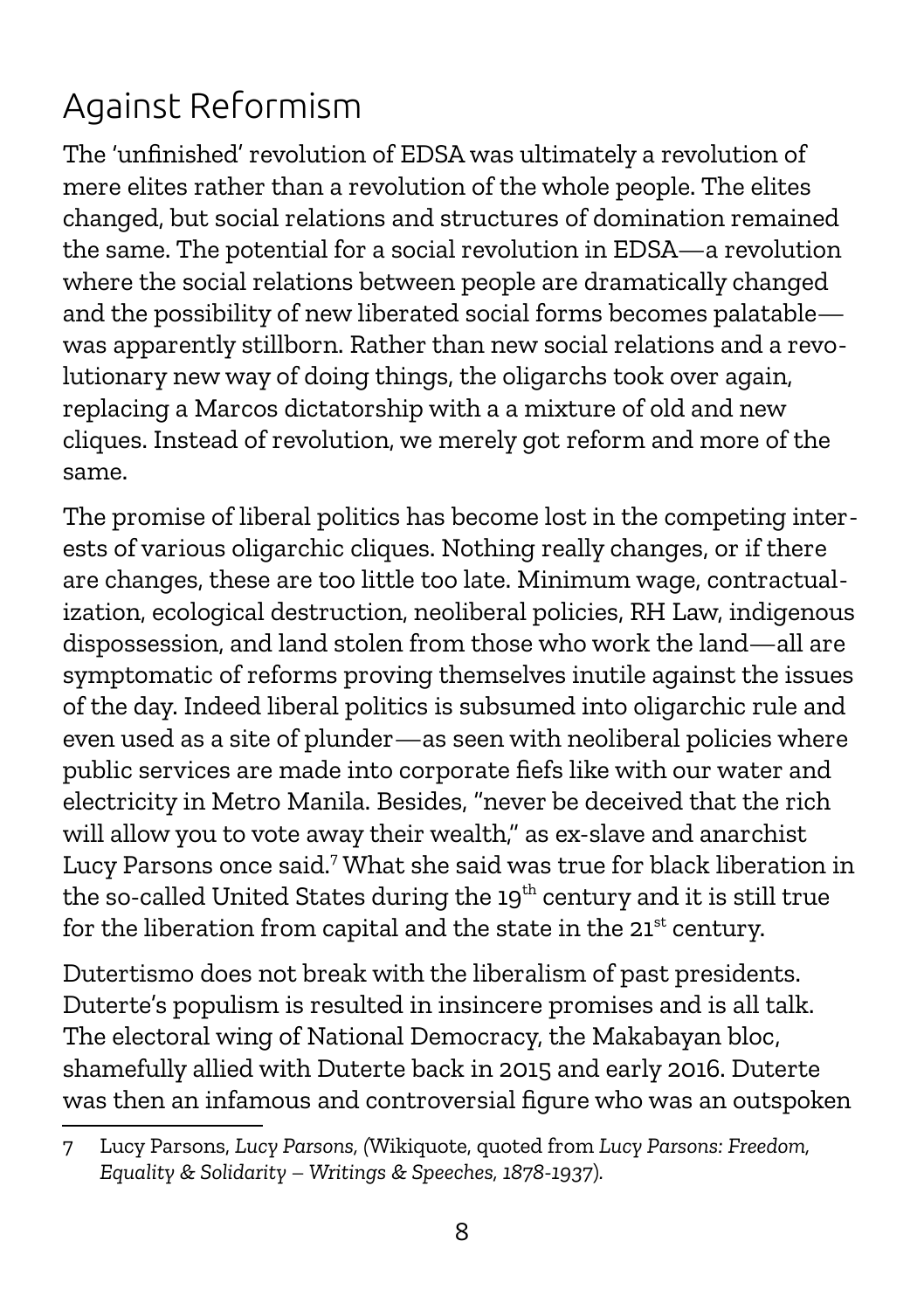murderer of the urban poor in his home Davao City. The Makabayan bloc allying with an outspoken murderer shows how congressional progressives betray their principles in favor of opportunism in the arena of reform—indeed an opportunism that resulted in almost no gains. The left-wing policies promised by Duterte such as peace with CPP-NPA-NDF insurgency and an end to contractualization have both collapsed into nothing—false promises by Duterte used as a means of capturing power.

The non-National Democratic electoral socialists and social democrats are as equally guilty of opportunism. We have witnessed how the social democratic Akbayan party-list practically attached themselves as the left-wing of the Liberal Party during the regime of President Noynoy Aquino, the predecessor of Duterte.

Congressional politics is fundamentally a politics that removes agency from the people—it disempowers them by design. There is a hierarchy between the representative with power and the supposed constituent below them. Voting for a candidate every few years is not power, it is a mere *image* of power—indeed a *spectacle*. The voter is merely a passive spectator in the congressional process *mediated* by parties and representatives. Voting a politician out of office is not control over that politician when during their four- or six-year term they cannot be recalled.<sup>[8](#page-8-0)</sup> After winning, the representative do not even have to listen to the concerns of their voters. Meanwhile, the voters who did not vote for them are simply not represented at all! Voting does not empower the people; the most voting can do is prevent gains won in previous skirmishes of class struggle from being rolled back. Indeed any gains of the class struggle in congressional politics are ultimately fragile

<span id="page-8-0"></span><sup>8</sup> Article X, Section 3 of the Philippine 1987 Constitution enshrines the power of recall, but *only* against local officials. In practice, recall is a difficult and long drawn-out process that is rarely invoked despite recurring outrage against local officials. An anarchist system of recall of delegates given executive mandates has —in theory and practice—prevented the concentration of power into particular offices. The libertarian organization of governance in Zapatista Chiapas and in Rojava similarly offers an alternative system that counteracts the concentration of power that we think can work in the archipelago.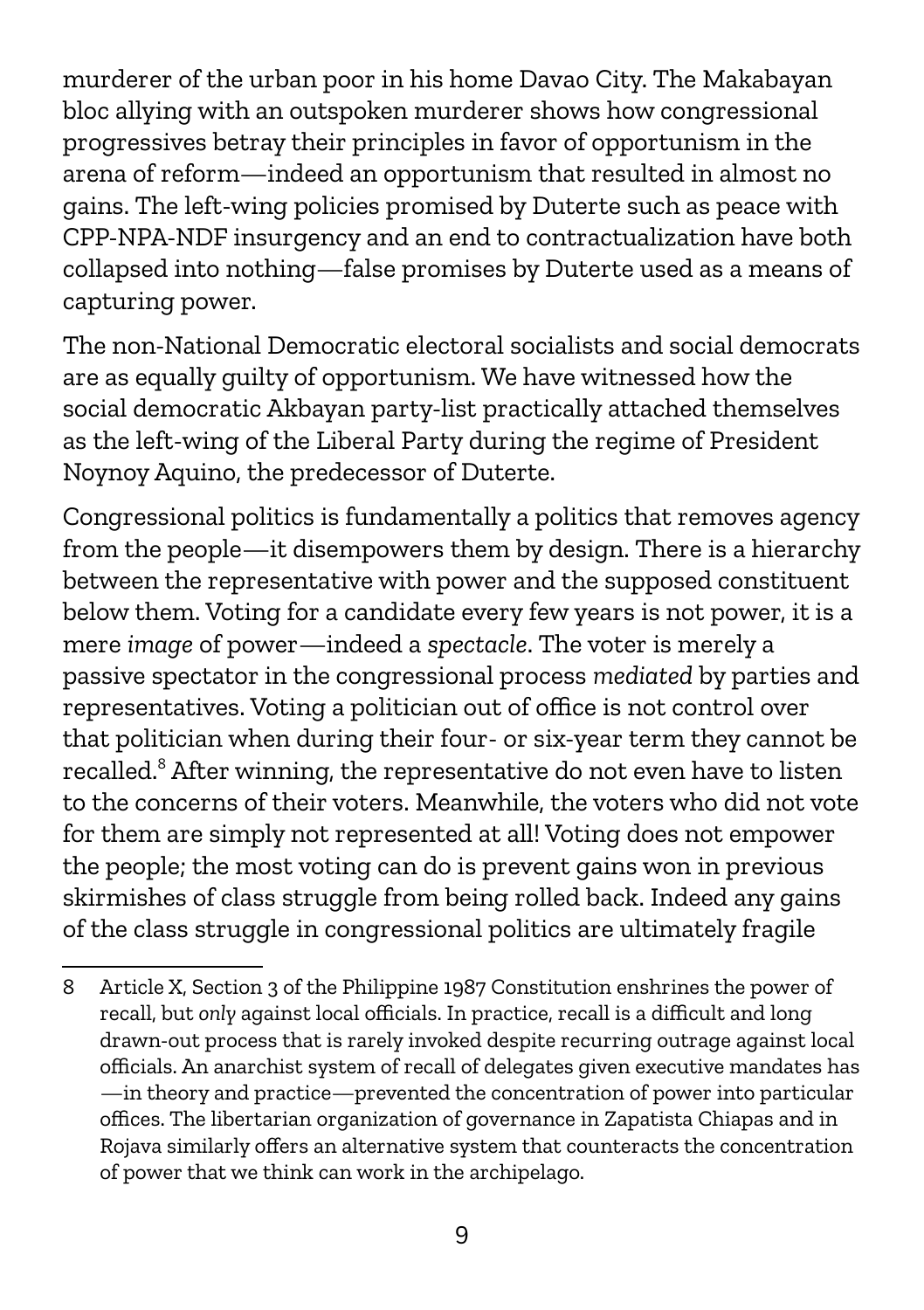gains, with the ever-present possibility of reaction from oligarchs and capitalists rolling back gains. Congressional politics and reformism ultimately renders voters and constituents as *objects* of the power plays of mediators and representatives. Voters and constituents—who can only spectate in these power plays of statecraft—are not full subjects in their politics and are forced into a passive and mediated role.

We think resources spent on building votes ought be spent on building a politics based on popular power instead. Building agency among the disempowered is more important than providing them a mere *image* of agency. Politics is too important to be left to electoral politicians.

Reforms are the end-goal of reformism; in contrast, we anarchists seek social revolution. Reformism and electoral politics risk transforming social movements into defenders of capitalism and the welfare state in order to defend the gains won through representatives. We are against reformism because we are for a revolutionary politics that seeks a break with the state and capital. That does not mean we are against reforms. On the contrary, we think the best way to win reforms is through building social movements based on popular power and an unmediated politics where people become full subjects in their politics. These social movements would use direct action to force concessions and reforms from the state and similarly defend those reforms through direct action as well. Reforms won through militant action are more durable than those won through representatives alone. "Power concedes nothing without a demand," as Frederick Douglass said.<sup>[9](#page-9-0)</sup> By using direct action instead of relying on representatives, a social movement builds the conditions of a revolutionary politics when in time they can challenge the state and capital.

Building popular power is not easy—indeed it is more difficult than canvassing votes—but if we want to build a liberatory politics that could develop and defend real gains against reaction and oligarchic

<span id="page-9-0"></span><sup>9</sup> Frederick douglass, *(1857) Frederick Douglass, "If there is no struggle, there is no progress,"* (Black Past, 2007).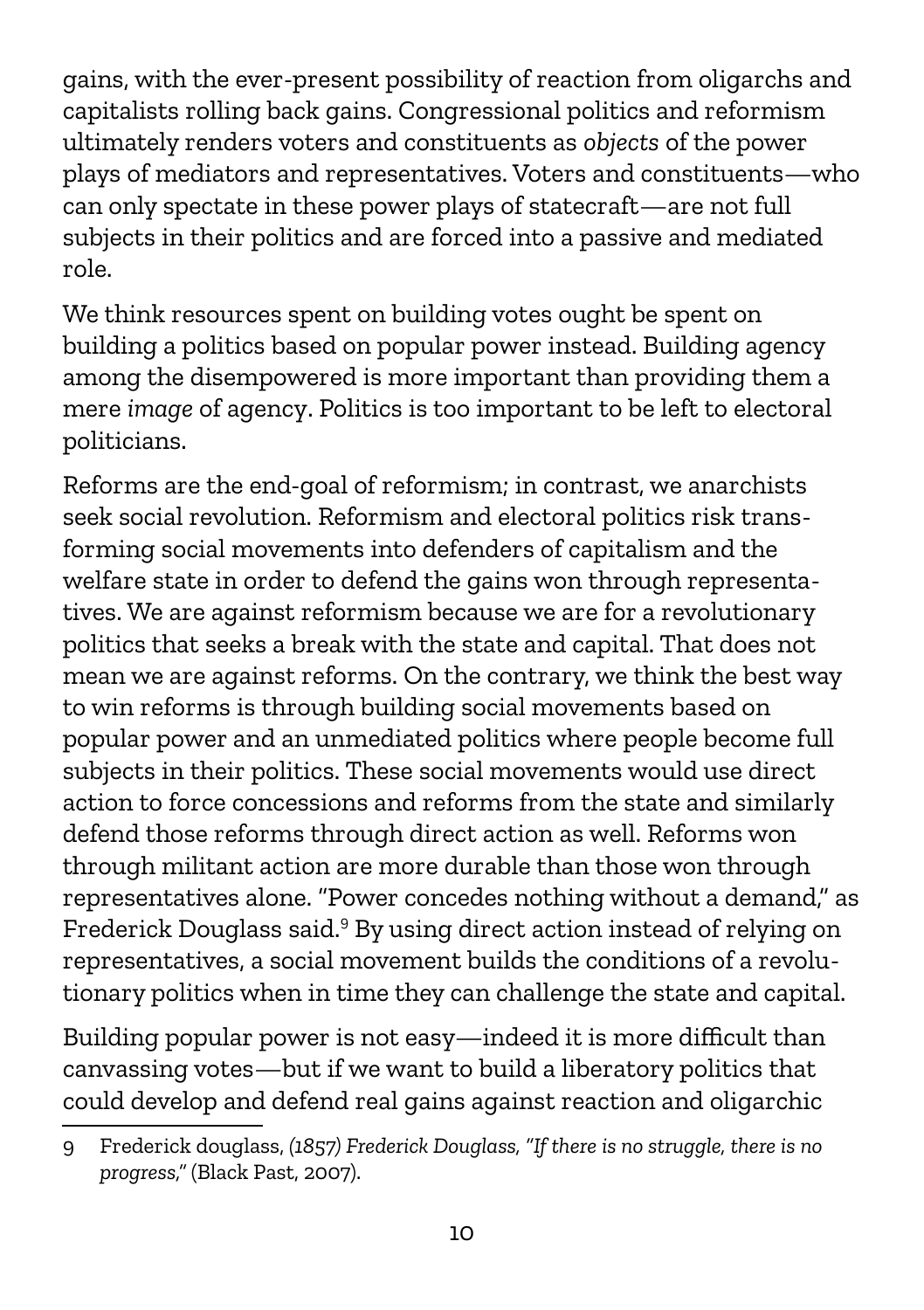plunderers, organizing a liberatory politics outside and beyond the ballot box becomes a necessity.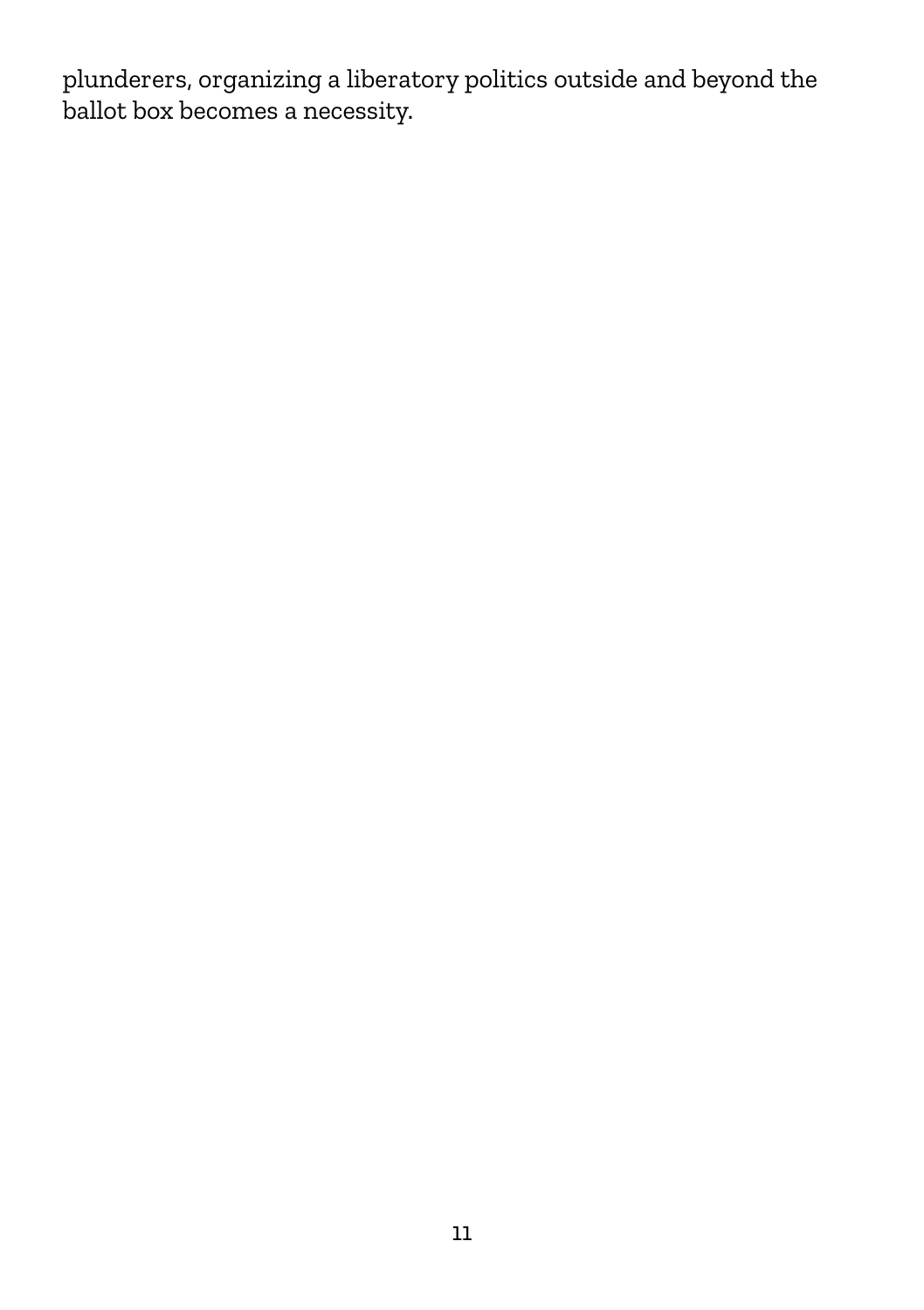### Beyond National Democracy

We do not doubt that National Democracy has had made numerous gains in their revolutionary struggle. The Maoists of the National Democrats have created liberated barrios and conducted acts of sabotage against mining operations. They have armed peasants and indigenous peoples against the tyranny of landlords and landgrabbers. They have created networks of *samahans*[10](#page-11-0) and people's organizations and created spaces for proletarian and peasant democracy. They have unionized workers and peasants and engaged in class struggle. Yet the politics they forward is still the hierarchic and mediated politics of the vanguard party and the potential alienation of a state. Our issues with National Democracy are too numerous to fully discuss here. We will focus our critique on our opposition to a vanguard party and the harms of building yet another state and aiming to seize state power instead of aiming for a liberated society free from hierarchy and domination.<sup>[11](#page-11-1)</sup> Going beyond National Democracy means understanding why we need to reject the vanguard party and the state as disempowering for the vast majority and building an unmediated and egalitarian politics.

Anarchists reject a vanguard party because we believe in the universalization of political power and agency, not in its concentration in certain party officials. In centralizing power, a vanguard party concentrates revolutionary agency into a hierarchy within itself. In contrast we believe revolutionary agency belongs to all the toilers and dispossessed. The politics of a Leninist vanguard ultimately alienates the people it tries to liberate—once again politics is something done *to* the people, not done *by* the people. Because of its goal of controlling

<span id="page-11-0"></span><sup>10</sup> A *samahan* is a people's association for our international readers.

<span id="page-11-1"></span><sup>11</sup> We will be, of course, presenting an anarchist critique of National Democracy. For a Marxist-Leninist critique of National Democracy we would point the reader towards the critique of Filemon Lagman, also known as Ka Popoy. Selections of his critique are available on the Marxist Internet Archive. A critique of the so-called Rejectionist factions among the Philippine Left will be dealt with another time.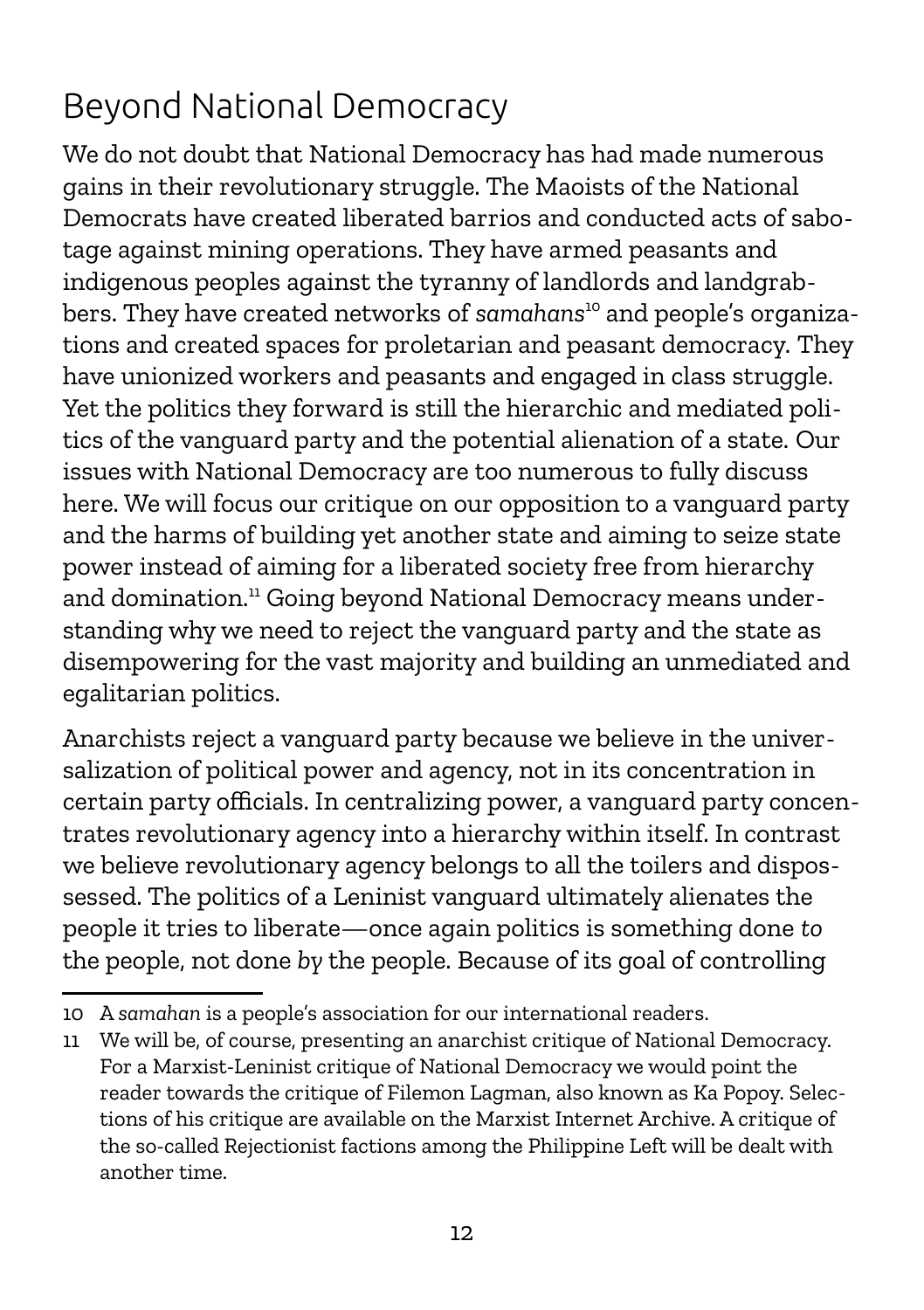the revolution, the vanguard party is a stoppage upon the vitality of the revolutionary movement. Indeed, revolutionary action done outside the control of the party is even opposed and threatened with violence by the CPP-NPA. The Party is suspected of being behind the murders of other revolutionary and social democratic activists after their publication labeled other revolutionary and social democratic personalities as "counterrevolutionary" and those named started turning up dead.<sup>[12](#page-12-0)</sup> The Party is then hostile to socialist plurality and thus is hostile to a social revolution which is fundamentally pluralistic.

How much power does rank-and-file communists of the party have on the machinations of the CPP-NPA cadres? We doubt their influence is considerable. Indeed during the second congress of the Communist Party of the Philippines last October 2016, the youngest delegate was 33 years old at the time<sup>[13](#page-12-1)</sup>—the CPP is an old boy's club where the youth rank-and-file have no sway! Indeed, it was *only* their second congress in their 51 years of existence! All decisions are effectively made by a small cadre, accountable to no-one.

Party officials have immense power—even power over life and death —and are functionally only accountable to the central committee, which is practically not accountability at all. This concentration of power has had violent and fatal consequences for the committed communists cruelly tortured and murdered during the purge campaigns by the CPP-NPA during the 1980s.<sup>14</sup> Cadres who were accountable to no-one murdered their own comrades in a fit of collec-

<span id="page-12-0"></span><sup>12</sup> There is evidence that the CPP-NPA-NDF has a hit-list for socialist groups and personalities outside their sphere of influence. Cadres and activists from both revolutionary and social democratic groups have already been murdered with the CPP-NPA-NDF being suspect. See *The CPP-NPA-NDF "Hit List"—a preliminary report,* (International Viewpoint, 2005).

<span id="page-12-1"></span><sup>13</sup> "The Second Congress was composed of 120 delegates, both attending and nonattending. Of those who attended, around 30% were above 60 years old, while around 60% were in the 45-59 years age bracket, while 15% were 44 years and younger. The oldest delegate was 70 years old. The youngest delegate was 33 years old." From Communist Party of the Philippines, *Communiqué: Second Congress Communist Party of the Philippines* (NDFP.org, 2017). It is archived on the Internet Archive.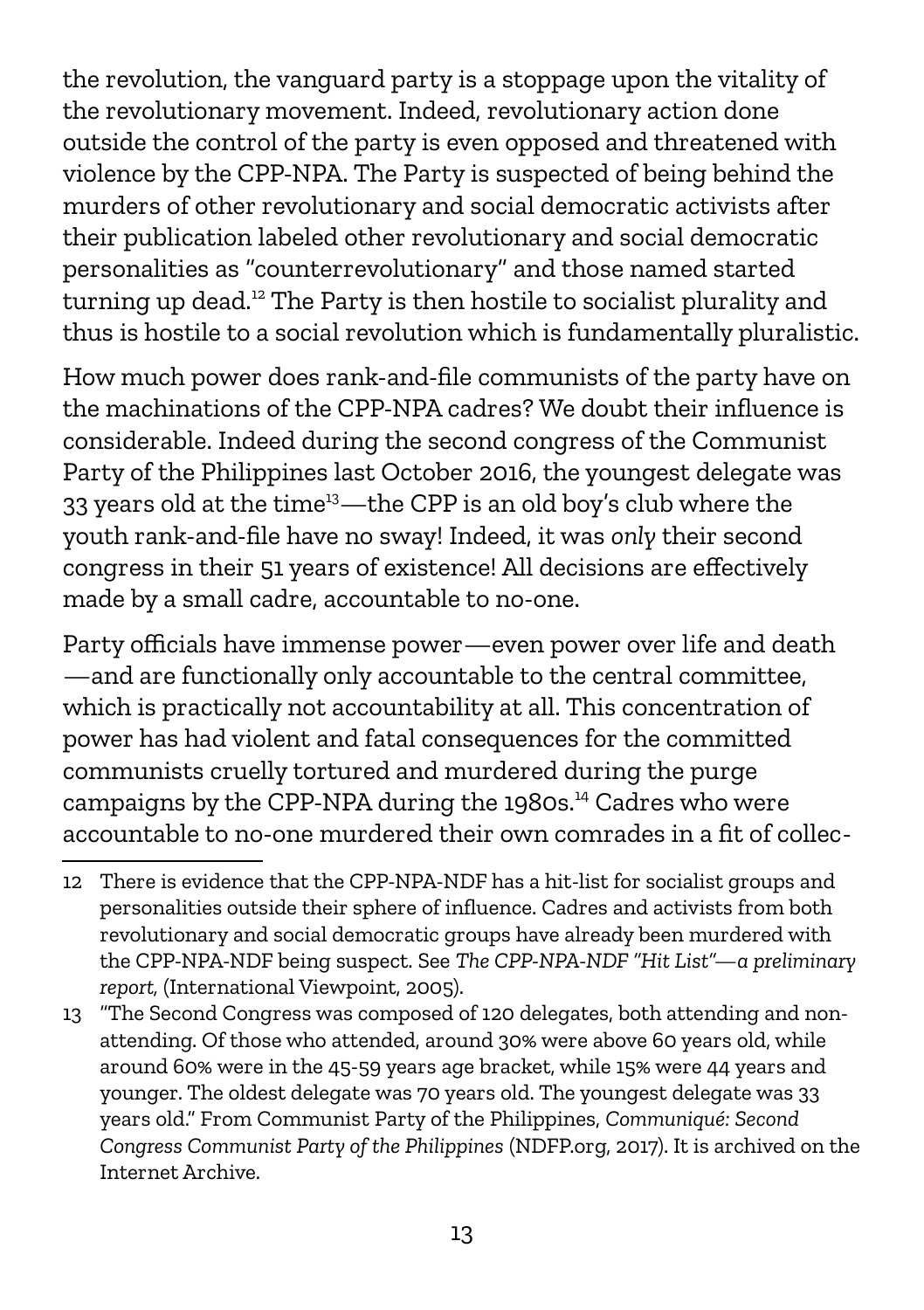tive paranoia. If even without taking state power we see the CPP-NPA brutally murdering their own communist comrades, what more if they take state power? What more tyrannies would they inflict on nonparty folk? It would be state-sanctioned violence recalling the worst of the Stalinist terrors.

The exclusionary politics of the vanguard party is replicated in the peace process between the government of the Philippines and the CPP-NPA-NDF. The peace process is a negotiation between the Philippine government and the cadre of the CPP-NPA-NDF—essentially negotiations between the bureaucracy of the state and the bureaucracy of the party. It is a *collaboration* between erstwhile revolutionaries and sections of capital and of the national burgis.[15](#page-13-0) Indeed this collaboration quickly turned into opportunism with figures like the National Democratic figurehead Joma Sison haphazardly endorsing Duterte for president. The people are not truly involved in the machinations of the peace process. We doubt that the denizens of the liberated barrios and the rank-and-file agitators—who participate in the class struggle alongside the working class in picket lines—actively participate in the negotiations as active agents in their own right. We think they are instead *represented* in a process *mediated* by others. The peace process is then statecraft and an alienated politics one can only spectate in. The supposed stakeholders in the peace process are rendered mere spectators in a process separated from them. Such is

<sup>14</sup> For an account of the purges committed by the CPP-NPA, read former NPA militant and purge survivor Robert Francis Garcia, *To Suffer Thy Comrades: How the Revolution Decimated its Own* (2001, Anvil). For a political history of the purges, read Alex de Jong, *Hunting Specters: A Political History of the Purges in the Communist Party of the Philippines* (academia.edu).

<span id="page-13-0"></span><sup>15</sup> This class collaboration is made more apparent if we review *Philippine Society and Revolution* (a seminal text of National Democracy)*,* and the *Draft Comprehensive Agreement on Social and Economic Reforms (CASER)* (drafted in January 2017). Space precludes us from quoting in full, but it suffices for our needs to say that there are references in these texts that suggests that the party can collaborate with sections of the national burgis under a national democratic framework. This is hardly socialism. Indeed, Ka Popoy makes similar observations in *PPDR: Class Line vs. Mass Line.*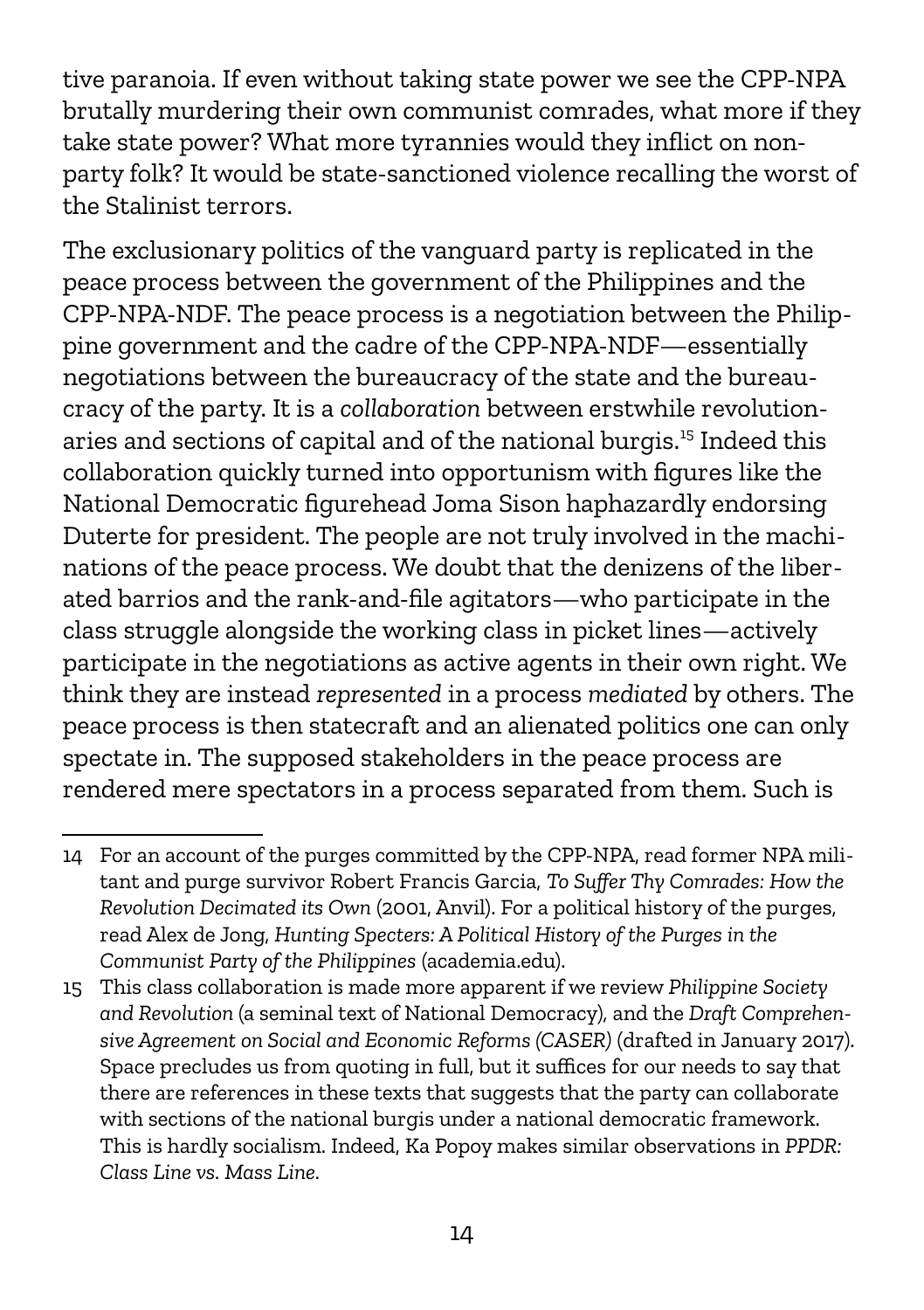the politics of the vanguard party where agency and power is concentrated on a select few acting on behalf of the rest. Besides, a peace mediated between the elites in the state and the elites of a vanguard party is not a durable peace. We see this with the peace process between sections of the Bangsamoro revolutionary nationalists and the Philippine government which historically kept generating splinter groups because these groups felt excluded from the process.[16](#page-14-0)

Ultimately, the party does not have a monopoly over resistance, however the CPP wants to monopolize the revolution. It cannot dominate naturally-occurring pockets of resistance that forms against greed and tyranny.

While anarchists may reject the Leninist vanguard party, anarchists are not opposed to revolutionary organization. Anarchists understand the necessity of creating networks and structures between movements. Indeed there have been anarchist and libertarian revolutionary organizations throughout history and some that still exist today. Historical examples include the Black Army in Ukraine, the CNT-FAI in Spain, and Korean Anarchist Communist Federation in Shinmin. Examples of libertarian revolutionary organizations that exist today are the Zapatistas in Chiapas, and the YPG-YPJ in Rojava. Another reason for this opposition to the vanguard party is that anarchists reject their quest for state power.

We anarchists reject the state and reject seizing state power as a strategy for liberation because as the preeminent manifestation of hierarchy, it is acutely insufficient for liberation. This does not mean we are against organization and institutions, but rather we believe these ought be organized in a libertarian and egalitarian manner. After all, the state is not merely its organization nor its institutions. Nor is the state its provision of social services nor merely its prerogative for violence. The state is a *territorial concentration of power in the hands of a few situated above society*—to use the definition by anar-

<span id="page-14-0"></span><sup>16</sup> We genuinely hopes that the current peace accord in the Bangsamoro holds up, but as we saw in the Marawi Siege of 2017, having a peace accord is not a guarantee for peace.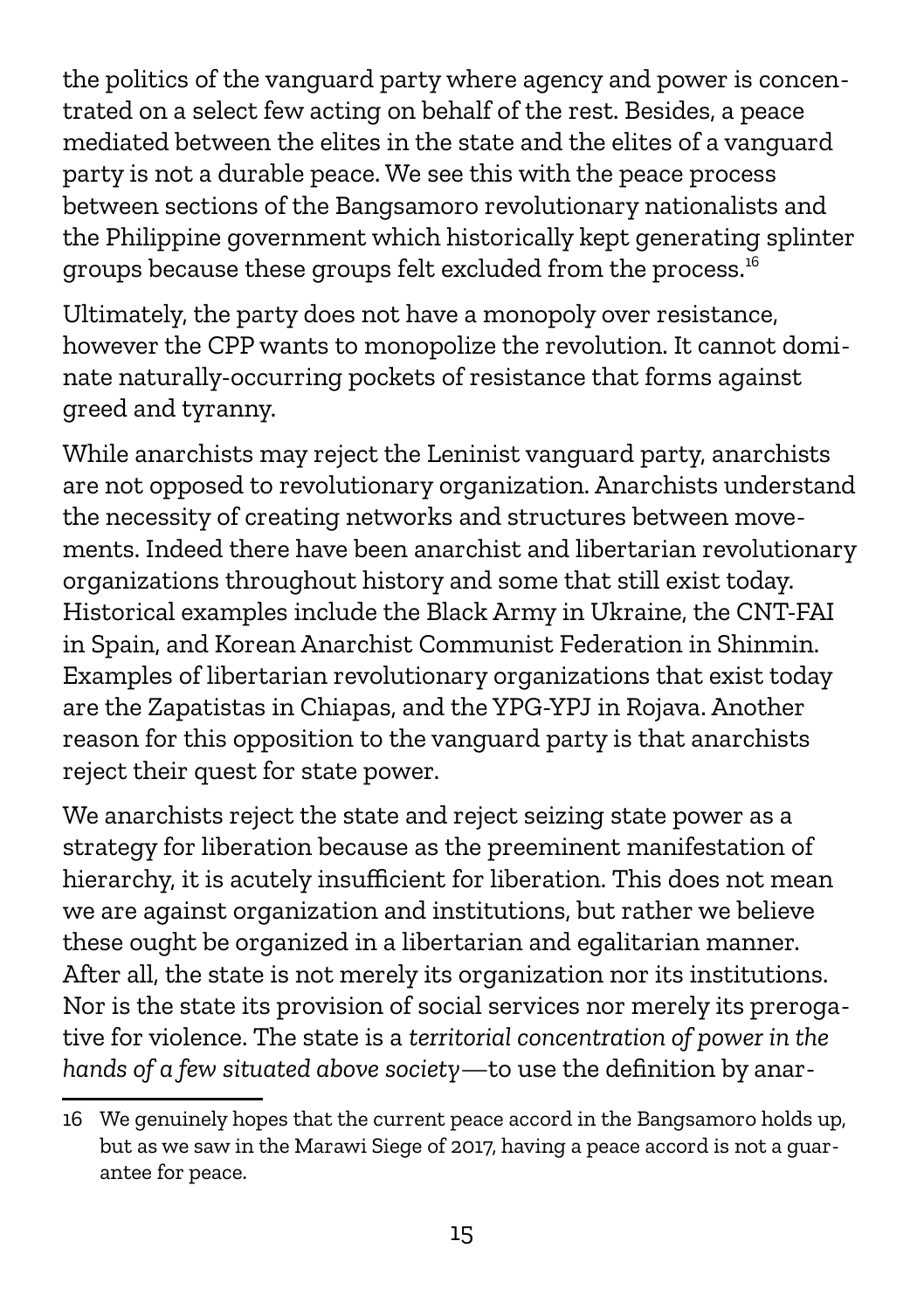chist writer Pëtr Kropotkin.<sup>[17](#page-15-0)</sup> The state is power excluding the society at large. The state is *necessarily* a concentration of power, otherwise the institution would not be a state. The concentration of power in the hands of a few implies a social relationship where power—particularly its decision-making form—is held by a minority where the majority is excluded and therefore disempowered under the state.

Just as the Communist Party concentrates power unto itself, just so their future state would hoard power into its own structure. The National Democratic construction of a future proletarian state will ultimately reproduce statecraft and an alienated politics because of their continuing use of hierarchies.

While the Marxists-Leninists—and by extension National Democrats —are absolutely correct in wanting to abolish the capitalist social relations such as those of burgis–proletariat, they stop short of wanting to abolish *hierarchical social relations* altogether. Marxist-Leninist societies in the former USSR and the Eastern Bloc states abolished the burgis, but were still *hierarchical* societies. Going beyond National Democracy also means understanding why *hierarchy itself* must be dismantled, not just capitalist social relations. Hierarchy itself must be opposed and dismantled in order to secure a free and liberated future.

As we reject the state that the National Democrats aim for, we also reject their nationalism. Nationalism in socialism is an abomination and it creates deep contradictions in theory. The very concept of nationalism is precisely a trans-class solidarity between the proletariat and the burgis in a particular country. This trans-class solidarity makes it appear that the burgis and proletariat of a particular country have the same interests—they do not. This thus masks the contradictions and struggles between the two classes. The toilers and dispossessed have no interests in common with the class of oligarchs, *hacienderos*, political dynasties, and warlords. It is the trans-class soli-

<span id="page-15-0"></span><sup>17</sup> The definition is outlined in Pëtr Kropotkin, *The State: Its Historic Role*, (The Anarchist Library, 1896), Part I.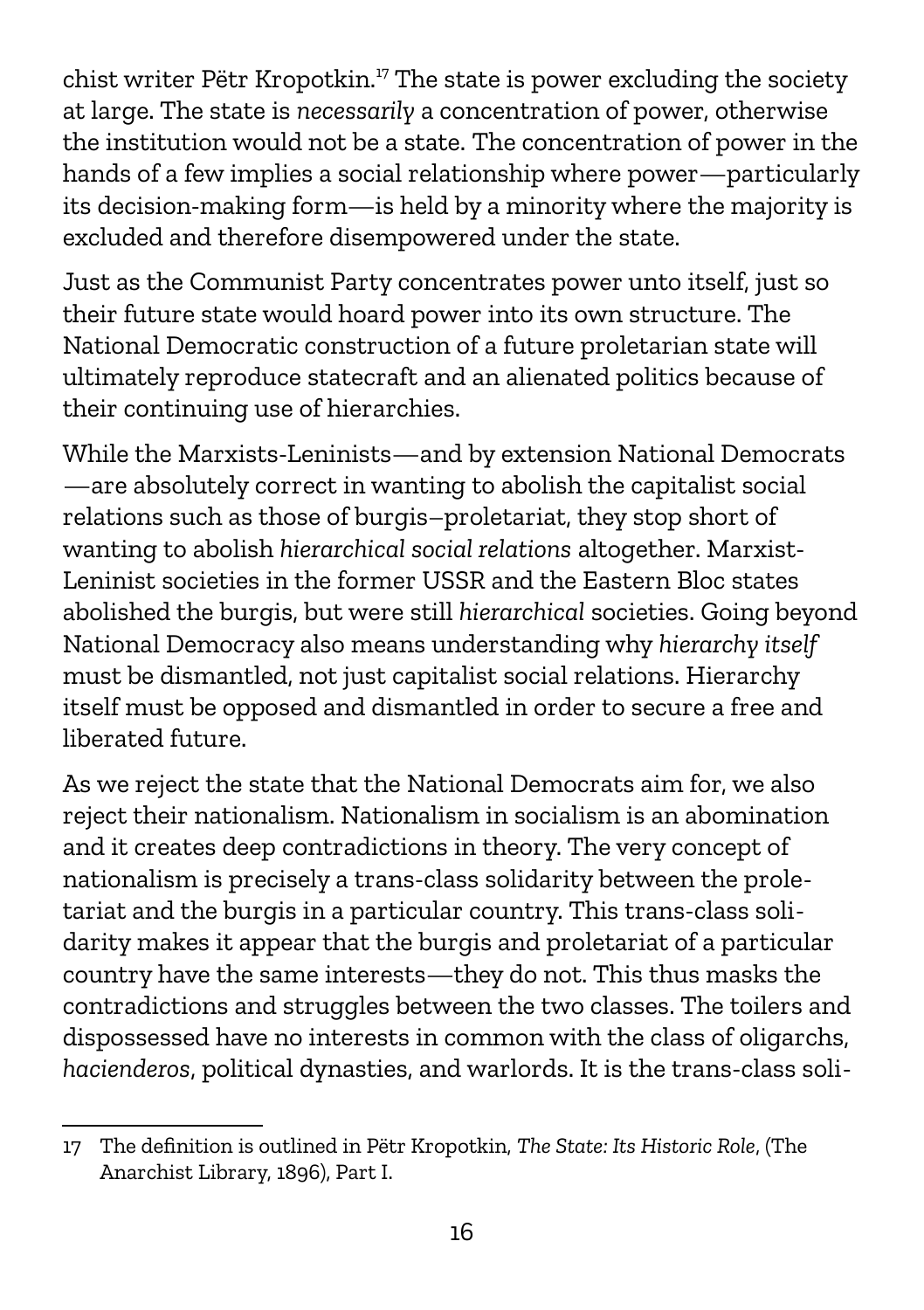darity of nationalism that leads to class collaboration and the betrayal of the interests of the dispossessed.

Make no mistake, we anarchists are not calling for the fragmentation of struggle or a parochialism of isolated groups. Instead of nationalism and a unity based on identity, we want unity on the basis of the affinity of all who struggle for liberation.<sup>[18](#page-16-0)</sup> All those who despise tyranny and greed are our comrades. We are in solidarity with the oppressed not because we are both Filipino, but because we understand that our liberation are tied up together.

The National Democratic program for a state is insufficiently liberatory. Their project of a vanguard party is stuck in the past and is led by a entrenched cadre of old men. Relinquishing your agency to the party bureaucrats of the vanguard does not liberate you. The aim of capturing state power or setting up a competing revolutionary state reproduces the mediating and alienating politics that renders people as objects of statecraft and does not empower them. Going beyond National Democracy does not necessarily mean rejecting everything the National Democratic movement does or what they stand for, but understanding that their praxis is limited by their use of hierarchy and is thus ultimately insufficient for the goal of liberation. Therefore the politics they forward is still a continuation of hierarchy and domination and cannot forward a liberatory politics. National democrats take their poetry from the past; we must take our poetry from the future.

To revitalize revolutionary politics in the archipelago we need to move beyond National Democracy, beyond vanguard party form, beyond the state, and beyond nationalism. This means a commitment to a deliberative politics and shunning hierarchy and domination in our revolu-

<span id="page-16-0"></span><sup>18</sup> For reading on uniting on the basis of affinity rather than identity, we would point the reader to maryamdeluz a.k.a Marco Cuevas-Hewitt, *Sketches of an Archipelagic Poetics of Postcolonial Belonging,* (Quezon City, Budhi: A Journal of Ideas and Culture, 2007). See also Donna Haraway, *A Cyborg Manifesto: Science, Technology, and Socialist-Feminism In The Late Twentieth Century*, (Minnesota, University of Minnesota Press, 2016) pg 15–20.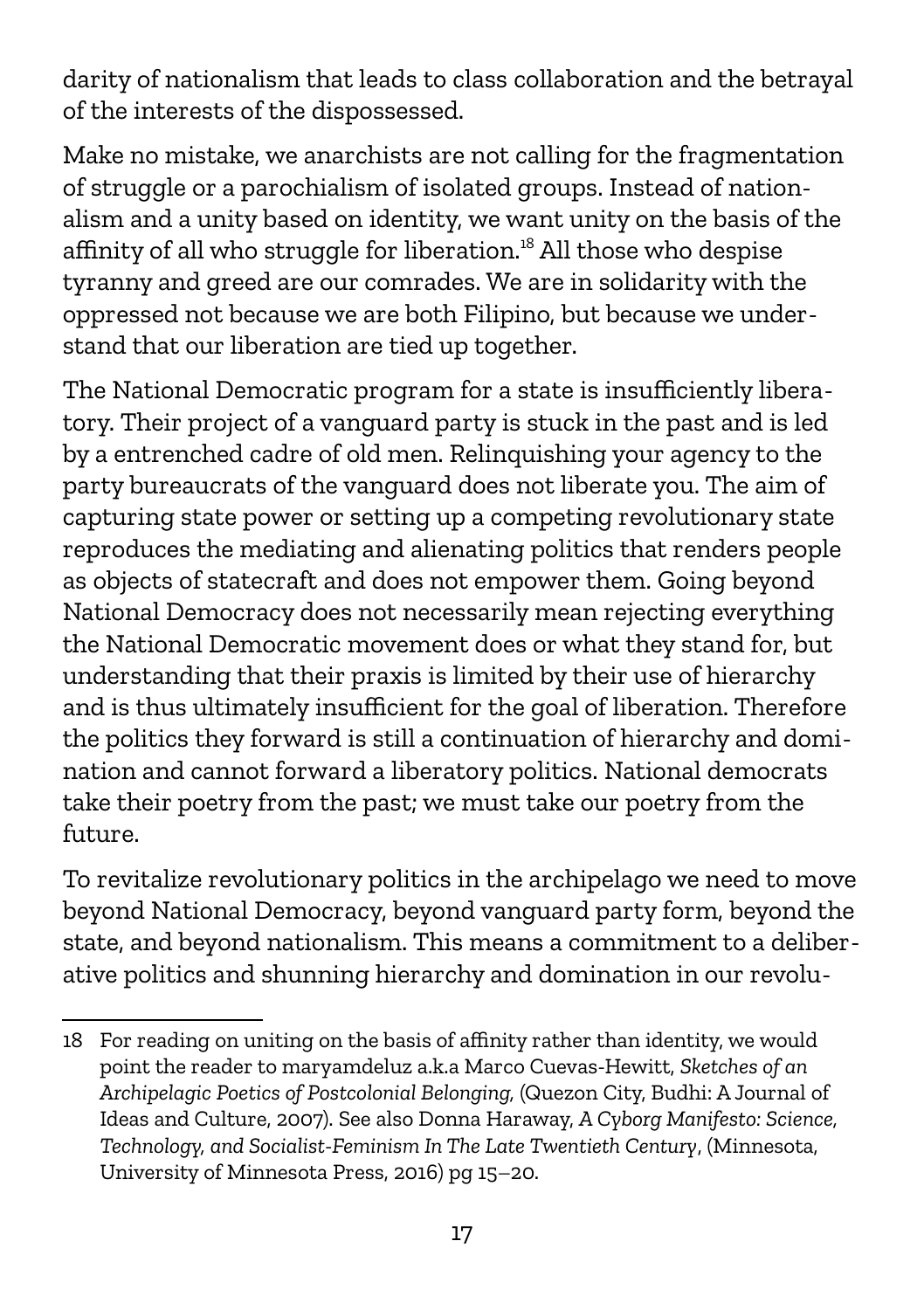tionary organizations. We anarchists do not aim to control and dominate a revolution but to build the capacities of people for direct action, mutual aid, and revolutionary action to allow a social revolution to bloom into its fullest potential. The liberation of the working class and of the dispossessed can only be done by them alone and will never be done by a state or a mediating party.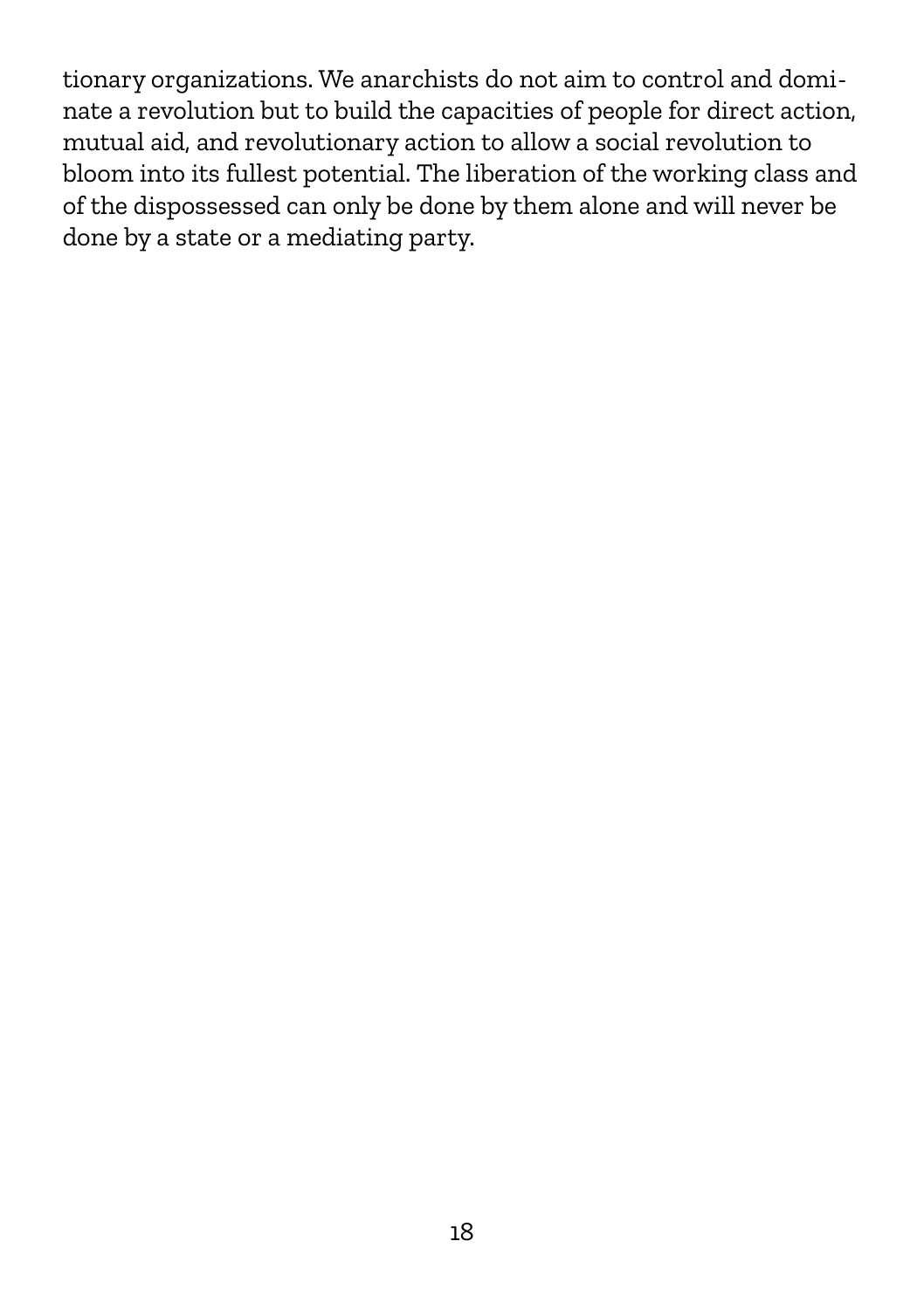#### For Anarchism

Instead of reformism and beyond national democracy, we forward the liberatory politics of anarchism, a movement for the self-emancipation of the toilers and dispossessed from all forms of hierarchy and domination.

A revolutionary anarchism is about spreading freedom and anarchy to all spheres of life. Anarchy is about social relationships based on consent and free agreement. It is about treating each other as equals and as individuals we are interdependent with and whose freedom is bound up with ours. Anarchy is freedom from authority and freedom from hierarchies. Doing anarchy means doing a deliberative politics that seeks to make people full subjects in their politics. Therefore anarchism shuns mediation and statecraft and seeks to maximize the agency of people over their own lives and of things held in common.

Anarchism is the fullest conclusion of the desire for freedom because it is a consistent application of freedom. We cannot use hierarchical means to create a liberated society. We must take care of what our means are *becoming.* Hierarchy can only become domination, not liberation. Hierarchy engenders an alienated politics where those at the lower rungs of hierarchy are disempowered and dispossessed. As an egalitarian idea, anarchism forwards liberatory means to create a liberated society. When we instead consciously organize in an egalitarian, non-hierarchical manner, we are building the foundations for a social relations based on freedom. These social relations then can *become* that liberated future.

A revolutionary anarchism has the tools for forwarding a liberatory politics with tools like as mutual aid, direct action and egalitarian organizing. These tools of anarchism existed in various forms long before anarchism existed and what anarchism does is unite these in theory and practice.

Anarchists practice mutual aid which as Filipinos already know as *bayanihan*. Mutual aid or *bayanihan* is a mode of cooperation based on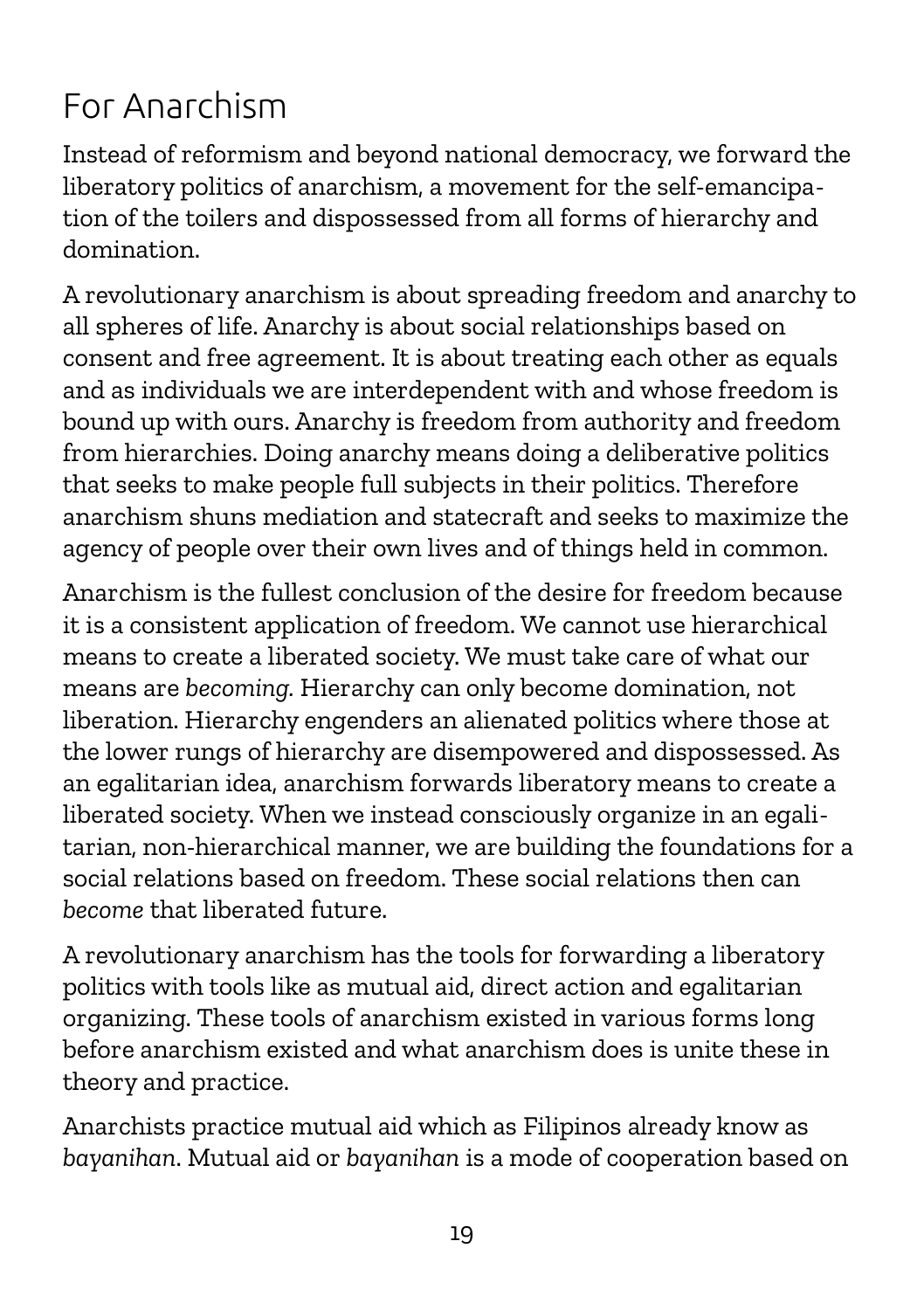solidarity. It is us helping each other because it benefits all. The image of *bayanihan* is often a village (or a *bayan*) working together to carry a house. By themselves the villagers could not lift the house, but all together they can—their toil is minimized with collective action. What is more is that by participating, they know the other villagers will similarly assist them when they need it. Thus mutual aid or *bayanihan* becomes a system of support and collective action that improves the quality of life for everyone involved. It is then a safety net that everyone can participate in. These systems of mutual aid can be found in nature and in human societies throughout history and today all around the world.[19](#page-19-0) What anarchists want to do is universalize mutual aid over other modes of organization like competition, profit, or bureaucracy.

Anarchists also practice direct action. Direct action can take the form of strikes, rent strikes, occupations, expropriation, and blocking construction. Direct Action, according to libertarian socialist theorist Murray Bookchin,

is the means whereby each individual awakens to the hidden powers within herself and himself, to a new sense of self-confidence and self-competence; it is the means whereby individuals take control of society directly. … Direct action, in short, is not a 'tactic' that can be adopted or discarded in terms of its 'effectiveness' or 'popularity'; it is a moral principle, an ideal, indeed, a sensibility. It should imbue every aspect of our lives and behavior and outlook<sup>[20](#page-19-1)</sup>

To add, direct action directly changes the terrain of struggle against capital and domination. Through its interventions, direct action shapes the capacities and agency of the persons doing the action and makes them full subjects in their politics. Through a strike for

<span id="page-19-0"></span><sup>19</sup> For examples of mutual aid, see Pëtr Kropotkin, *Mutual Aid: A Factor of Evolution,*  (Anarchist Library, 2009), and Peter Gelderloos, *Anarchy Works,* (Anarchist Library, 2011). Both are available on the Anarchist Library.

<span id="page-19-1"></span><sup>20</sup> Murray Bookchin, *Toward an Ecological Society,* (Montreal, Black Rose Books, 1980) p.48.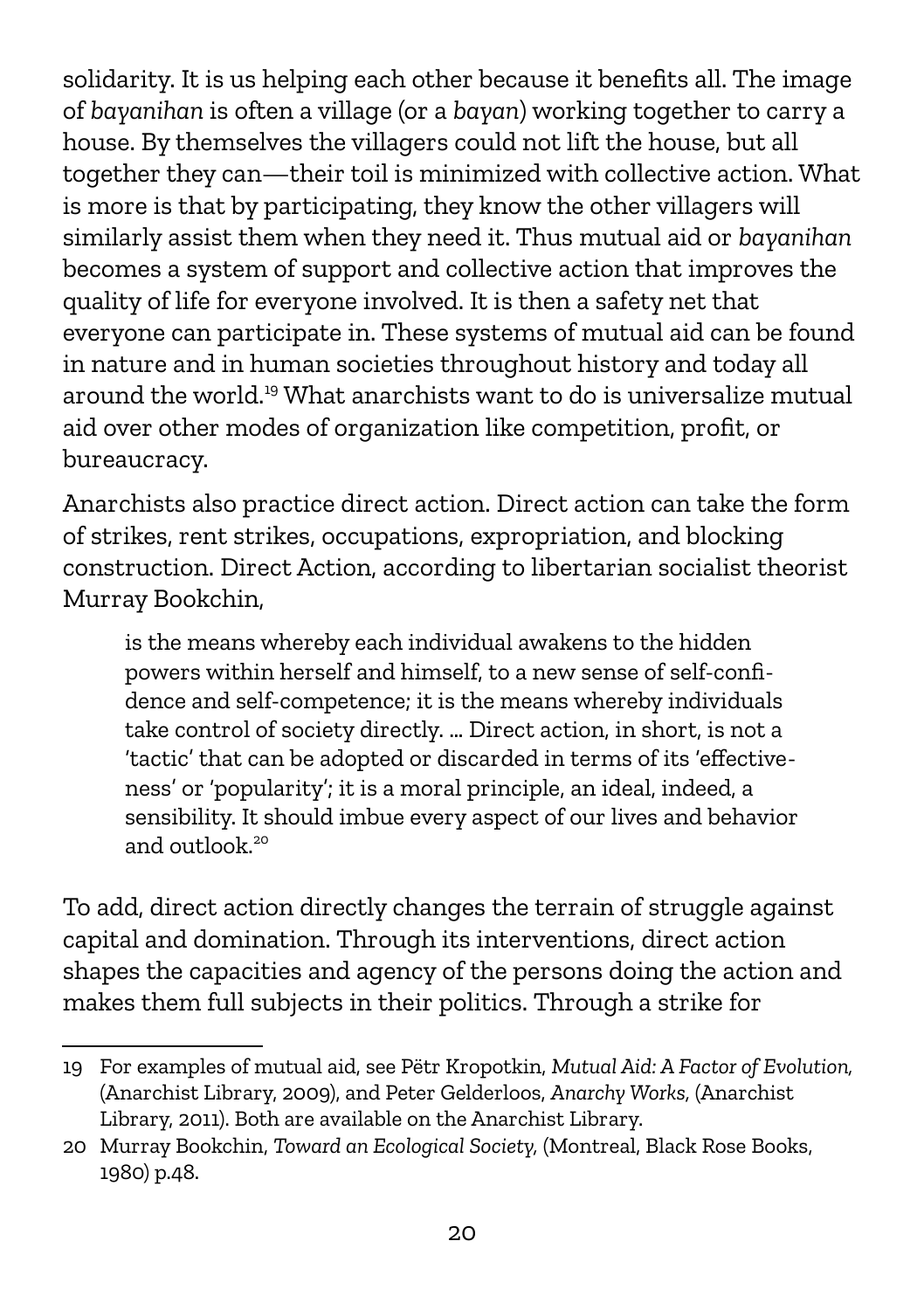example, the workers involved learn they have power over their boss and this gives them the capacity to demand more and more concessions. Using direct action instead of relying on mediated forms of struggle like representative politics is a major part in anarchist theory and praxis.[21](#page-20-0) Using the unmediated politics of direct action implies a rejection of the mediated politics of states and vanguards.

Instead of states or vanguard parties, anarchists would forward the use of horizontal and egalitarian organizing. A reason why anarchists use egalitarian organization is that it *prefigures* the kind of liberated society we seek to bring about. By *prefiguration* we mean that the means we use now foreshadows and envisages the future we want to bring about. Prefiguration is a unity of means and ends—in this case, egalitarian means for a liberatory end. Prefigurative politics means building the world we want to see in the here and now.<sup>[22](#page-20-1)</sup> Egalitarian organizing also means eschewing hierarchy in our organizations. This does not necessarily mean eschewing leaders, but rather building the capacities for everyone to lead and cooperate. Some alternatives to leaders in egalitarian organizing is the rotation of tasks that normally leaders do. Instituting egalitarian organizing also does not mean rejecting scaling up our organizations. Rather, scaling up egalitarian organizing means that agency and decision-making flows from the bottom–up rather top–bottom. This can be done with the use of mandated delegates. Mandated delegates cannot decide for the group they represent like representatives in congress do. The group they represent decides the mandate of the delegate and what that delegate can say or do. Alternatively, if the delegate has a mandate for negotiation or representation in a council or assembly, what they do is subject to ratification from the group they came from. If these delegates overstep or fail their mandates, they can be immediately recalled and removed as delegate. Delegates can be chosen through sortition or

<span id="page-20-0"></span><sup>21</sup> To read more on direct action, we would point the reader to "J.2 What is direct action?" in Ian McKay, *An Anarchist FAQ,* (Anarchist Writers, 2019). It is available online.

<span id="page-20-1"></span><sup>22</sup> For an overview of prefigurative politics, see Red Plateaus, *What is Prefigurative Politics?* (YouTube, 2020).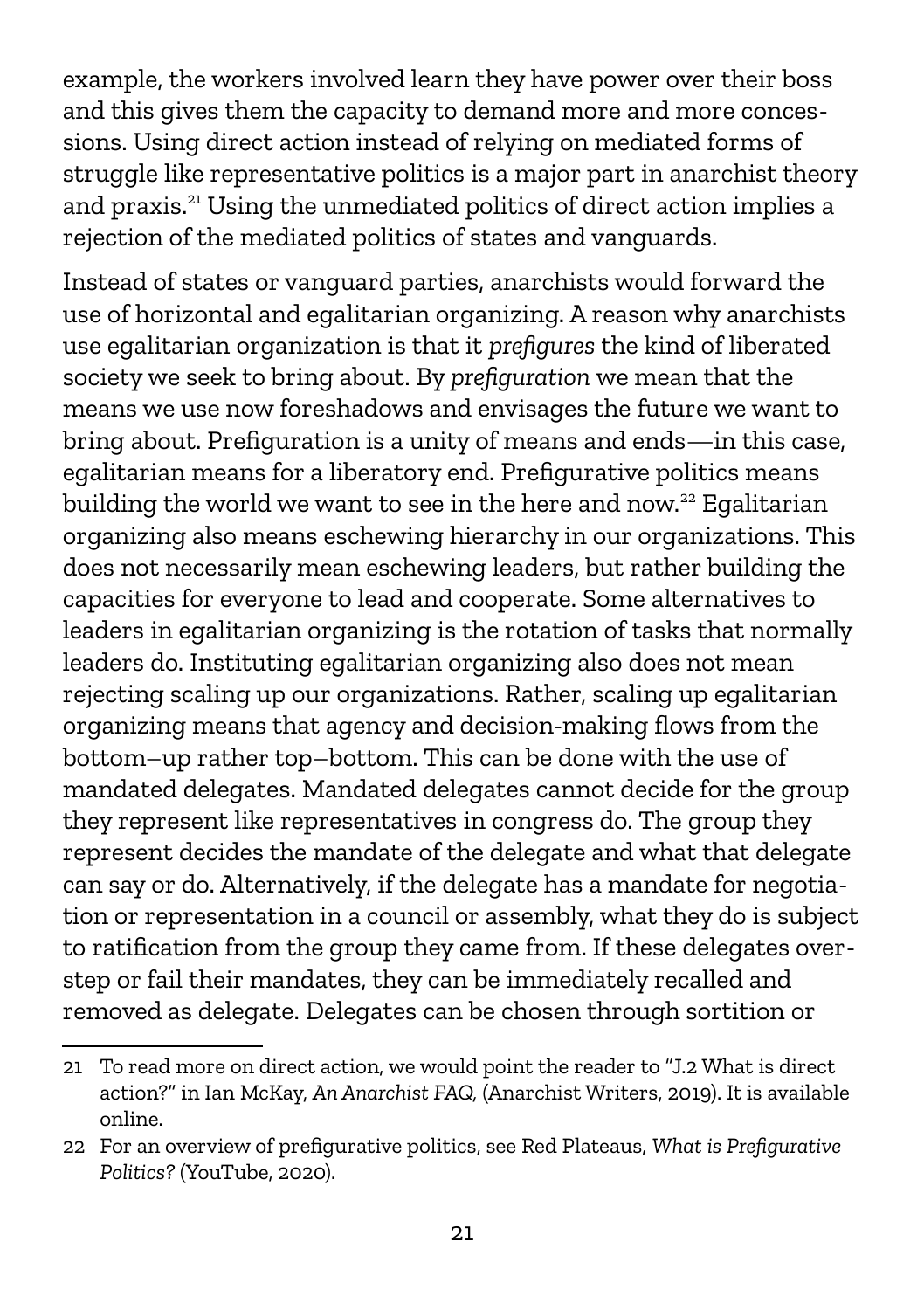rotation, though electing or consensus is also used. These methods are few examples of preventing the concentration of power in a position and retaining agency and political subjectivity on the individuals and preventing the concentration of power in positions. Egalitarian organizing helps preserve freedom and individuality of those making decisions.

While anarchists believe in freedom, we do not believe in burgis notions of freedom and burgis individuality. Freedom to starve, the freedom to exploit, the freedom to of choosing our boss—these are no freedoms at all! Our freedom is based on the communization of social life, where our freedom is guarded and enhanced by the freedom of those around us. Only when society as a whole is liberated will we be free to fully express our individuality, free from the constraints of domination. Until then, individuality under capitalism would usually be limited to consumption and the demands of capital. Our freedom is bound up together and we will be free when we regard our fellow siblings as equals and free.

The possibility for freedom and total liberation opens up in a social revolution. A social revolution is not a simple change of leaders like the EDSA 1/People Power Revolution of 1986 and the EDSA 2 of 2001. It is not a coup by the vanguard party and the takeover of government. A social revolution is the blossoming of possibilities. It is a time when what was previously thought unthinkable enters the realm of possibility. It is a time for a break with the past and a new way of doing things. It is social transformation in the political, social, economic, and interpersonal relations. A social revolution is liberating because the illusions of control by capital and the state have shattered and the people learn that they have their own power to enact change as full subjects in their own right. Social revolutions like those in the past in Russia, Spain, and Cuba are inherently liberatory where people spontaneously develop new forms of social relations that heighten their agency and political subjectivity. Revolutionary anarchists agitate for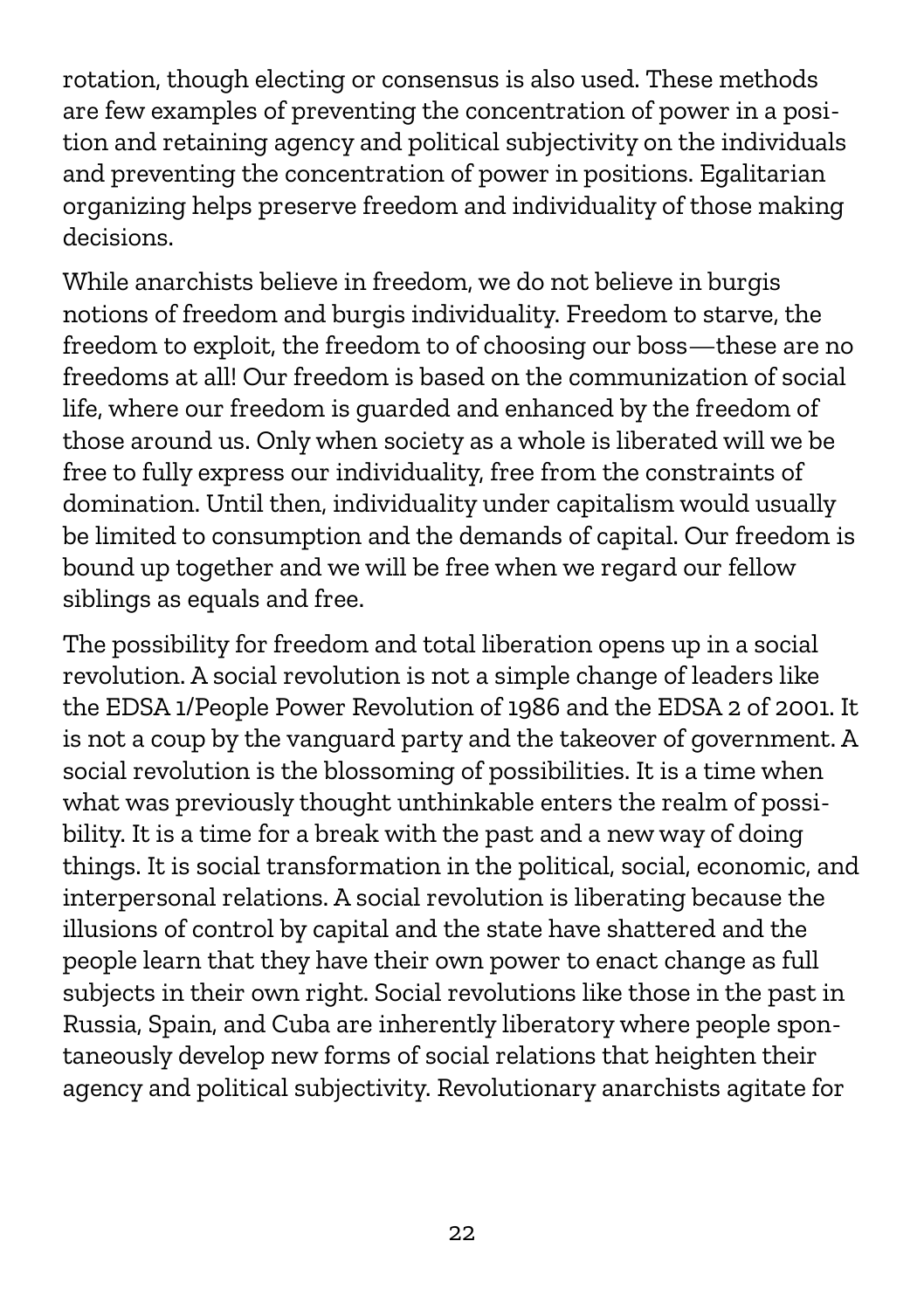this social revolution because a break with the past is the best time for the promulgation of libertarian ideas and practices. $23$ 

These anarchist theories and praxis have applications for the archipelago. After all, anarchism is not a foreign western idea being supplemented into Philippine soil, it is an idea about liberation and the *universalization* of this liberation. Anarchism is universalizable because *freedom* is universalizable. [24](#page-22-1) The ideas that people can and should manage their own affairs, that workers should manage their workplaces, that indigenous peoples are the best managers of their land, and that a community in discussion with its citizens are its best administrators are all universalizable. Just as it is inevitable that the labor under the capitalist process necessarily creates more value than what is paid to the laborer in order to maintain profit margins, anarchism holds that where there is authority, there is tension against it; where there is hierarchy in decision-making, its alienation from the disempowered will be felt.

Because of this universalizablity, the principles of anarchism—of opposition to tyranny, to capitalism, to hierarchy, and to the state are reborn in each and every generation. The ideas of anarchy was born to the ancient Taoists meditating upon the *wu-wei* and *wu-jin,* and to ancient Skeptics and Cynics of the Hellenic world. Anarchy was reborn to the anarchist theorists of the  $19<sup>th</sup>$  century and to the anarchists revolutionaries of 20<sup>th</sup> century in Shinmin, Ukraine, Spain. The hope for anarchy lives again today in the libertarian revolutionaries of our own time in Rojava, Chiapas, and Kabylia. Where there is tyranny, there will be opposition to it; where there is injustice, a cry for liberation. Anarchism is not its theorists or revolutionists—Bakuninism, Proudhonianism, Kropotkinism, or Makhnovism. Anarchism is *anarchos*, without rulers. Should all anarchists today be killed by the vilest reaction, should such a reaction burn all the books of anarchist

<span id="page-22-0"></span><sup>23</sup> To read more on social revolution, we would point the reader to "J.7 What do anarchists mean by 'social revolution'?" in Ian McKay, *An Anarchist FAQ,* (Anarchist Writers, 2019). It is available online.

<span id="page-22-1"></span><sup>24</sup> By extension, socialism is also universalizable.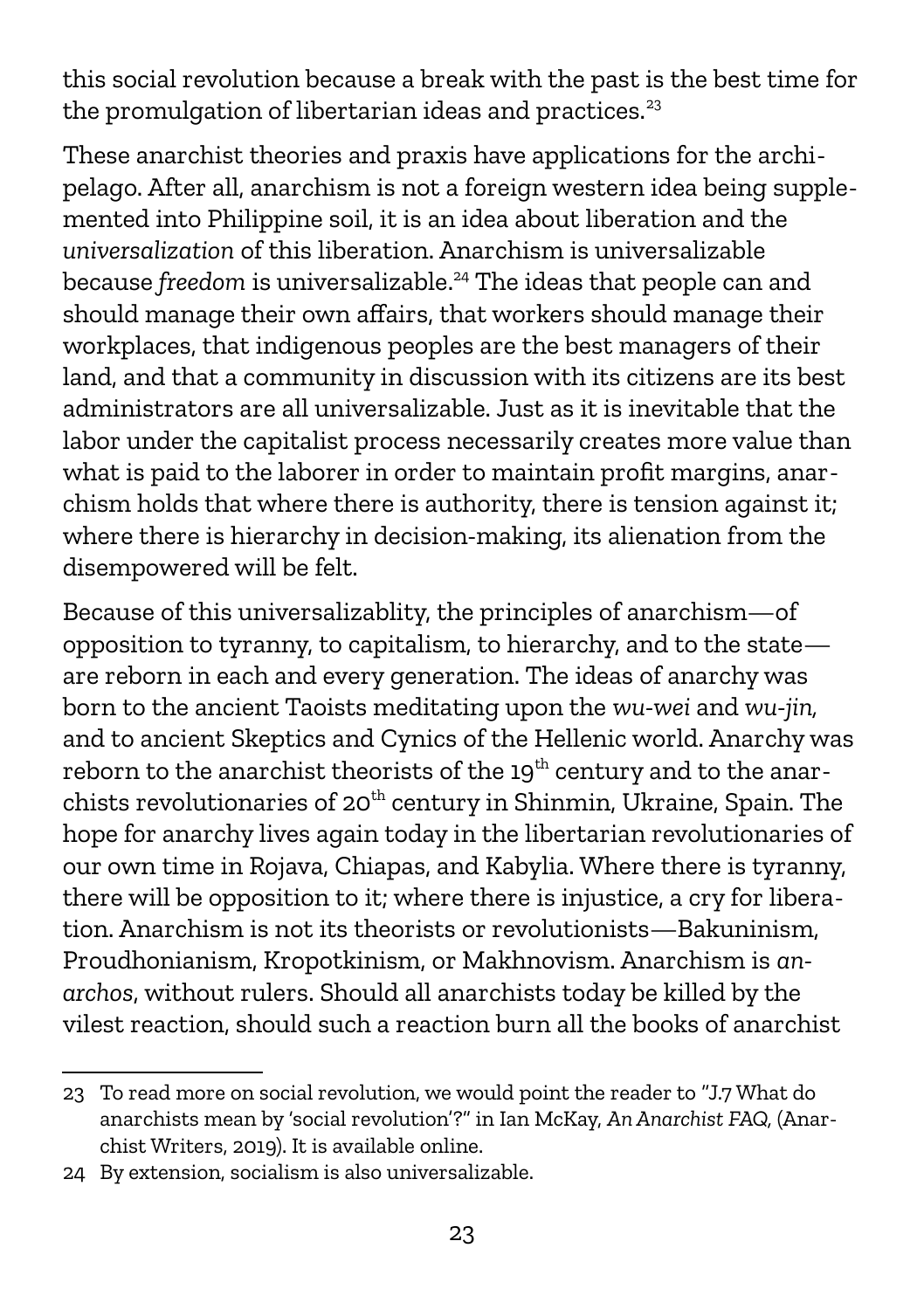theory and erase the memory of libertarian praxis, anarchism will not die for the very *essence* of freedom, of opposition to authority, of a liberated society, cannot die. Indeed, anarchism was already wiped out once in Indonesia, Malaysia, Singapore, and the Philippines in the early 20<sup>th</sup> century yet in these countries anarchism reemerges from its ashes, again ready to rally to cause of liberty and freedom.

Thus, we anarchists finding ourselves in this archipelago known as the Philippines have not come to the conclusion of the necessity for an anarchist politics because of what an old writer had to say or what dead revolutionists had done. We have been convinced for the necessity of an anarchist politics because we believe in the necessity of freedom in all things. We believe that this freedom then necessitates an opposition to capitalism, to hierarchy, to the state. We believe in building popular power where people would fulfill themselves as full subjects in their politics rather than mediated by those from above. We believe in the freedom to enjoy the work we want to do rather than being dominated by work. We believe in the freedom to develop our capacities to our fullest abilities for our own sake rather than that of profit. We believe in the freedom to manage our own lives and of the things we hold in common. We believe in freedom and total liberation.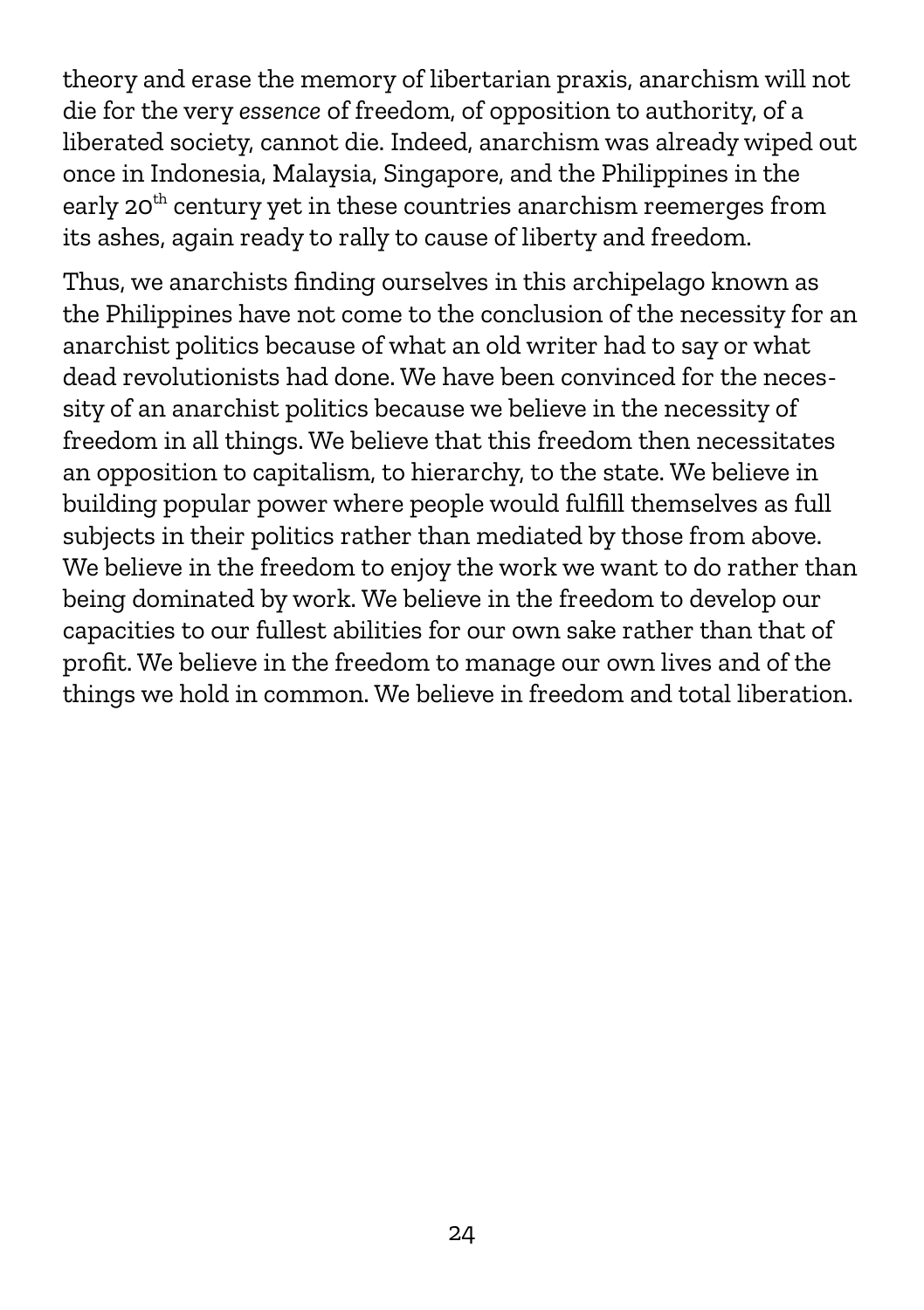# Towards an Anarchism in the Archipelago

Where does anarchism then situate itself in the archipelago known as the Philippines?

Historically, it is plausible that there existed indigenous groups in the archipelago that organized non-hierarchically and therefore anarchically. After all, the Ifugao people carved the very mountains in a monumental effort all without use of governments or states. However it is mistaken to proclaim that anarchy was the mode of governance before colonization as this falls into a romantic notion of a 'noble savage' or a 'pure' indigeneity unsullied by the state. In reality, indigenous peoples —indeed all peoples—have widely diverse ways of organizing themselves. There have been hunter-gatherers that organize hierarchically and urban people that organize in an egalitarian manner.<sup>[25](#page-24-0)</sup>

Where Anarchism can situate itself in the archipelago is in the history of struggle against authority. Anarchism in the archipelago is but a young member in the long line of indigenous opposition to colonial authority and domination. Roger White says it best that anarchism finds itself as part of a family of other anti-authoritarian struggles throughout history:

A different way of understanding anarchism in relation to the centuries-old struggle against arbitrary power is to view it as the newest member of a global family that includes numerous historical and present day communal societies and struggles against authority. The village communalism of the Ibo, and First Nations like the Zuni and the Hopi are a part of the family. The indigenous autonomist movements for self determination going on today in West Papua and Chiapas, Mexico with the EZLN are a part of the family. The international prison abolitionist movement, perhaps to most coordinated attack on the state's monopoly of the administration of justice, has deep anti-authoritarian currents, just as the numerous stateless hunter and gath-

<span id="page-24-0"></span><sup>25</sup> See examples in David Graeber, *Fragments of an Anarchist Anthropology* (Prickly Paradigm, 2004).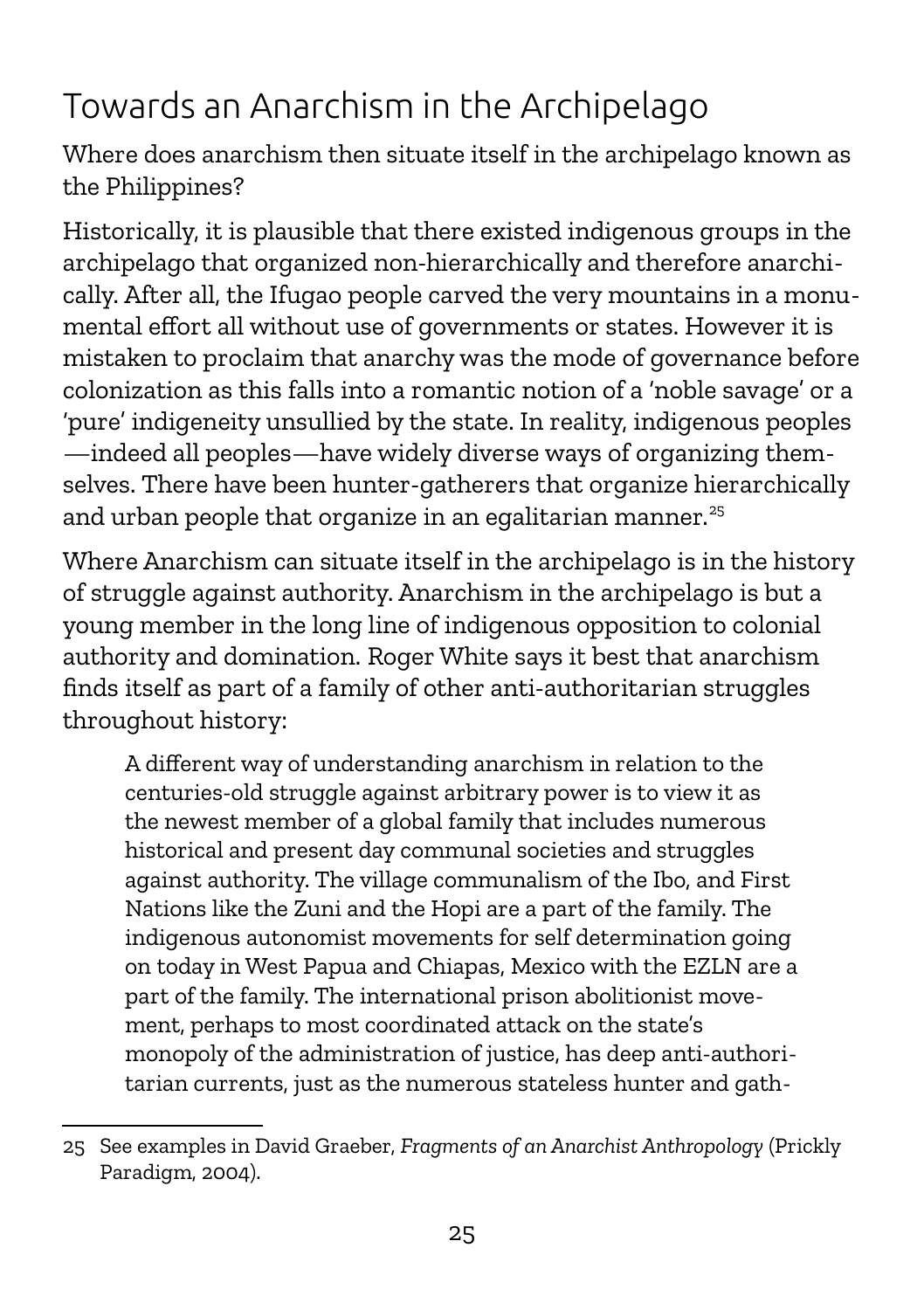erer bands, clans, and nomadic tribes that have managed to survive centuries without armies, flags, or money systems do.<sup>[26](#page-25-0)</sup>

Thus working within this post-colonial framework we find that the *Indokumentado* (the undocumented natives) and the rebels of the Dagohoy Rebellion who resisted the efforts of the Spanish colonial authority to constrain them to labor camps to be the natural forebears to an anarchism in the archipelago. Anarchism in the archipelago situates itself in the innumerable acts of resistance against the colonizers and their institutional descendant in the state. While anarch*ism* is a relatively recent phenomenon, anarchistic elements very much already exist in the archipelago for as long as there has been resistance to tyranny and greed.

A bookmark in the situating an anarchism in the archipelago is Isabelo de los Reyes. Tutored by anarchists and revolutionary socialists while exiled in Catalonia, Isabelo de los Reyes brought Marxist and Anarchist theories to the Philippines in 1901 during the American colonial period. He used the principles of Marx and Malatesta to set up the Union Obrera Democratica (UOD), the first labor union federation in the Philippines. While not specifically anarchist, the UOD did incorporate mutual aid and direct action into their praxis and was a thorn on the side of the American colonial administration. $27$ 

A later example of anarchistic elements in Philippine history is the Diliman Commune which was a student uprising against the Marcos administration in 1971. While the uprising was ideologically influenced by National Democracy, it contained several anarchistic elements. Being a spontaneous uprising, it was not dominated and directed by a vanguard party. Revolutionary students and faculty used direct action in defense of their commune instead of relying on representatives and mediators. Power was not monopolized by a few select leaders and

<span id="page-25-0"></span><sup>26</sup> Roger White, *Post Colonial Anarchism,* (The Anarchist Library, 2016).

<span id="page-25-1"></span><sup>27</sup> William Henry Scott, *The Union Obrera Democratica: First Filipino Labor Union*, (Quezon City, New Day, 1992), pg 13-18.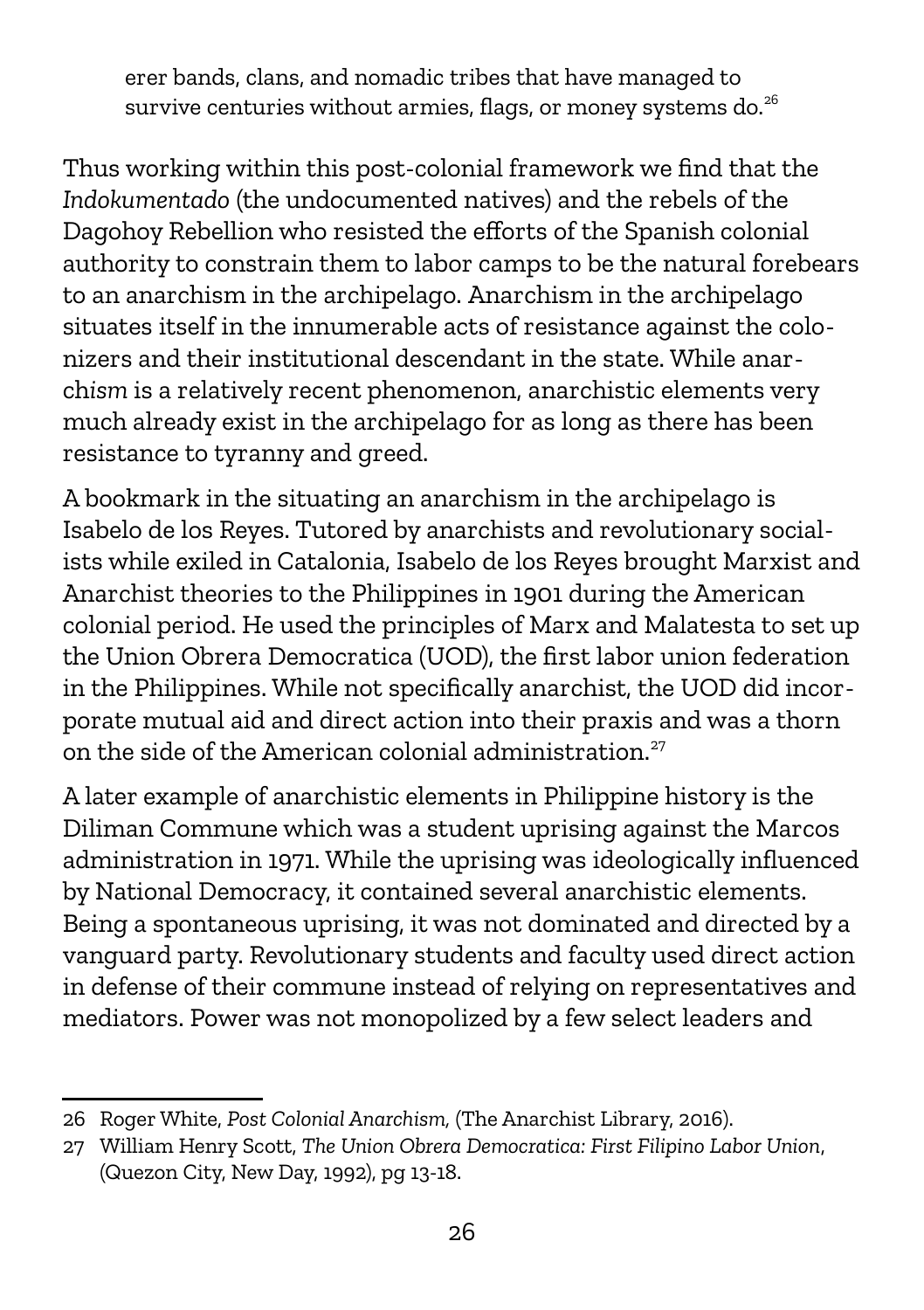decisions were made in an egalitarian manner in councils and assem-blies using consensus.<sup>[28](#page-26-0)</sup>

Anarchistic elements also emerge in more contemporary times. Land and housing struggles in the Philippines are sometimes fought with direct action. The urban housing group Kadamay in 2017 used direct action to occupy and directly expropriate empty homes in Bulacan by occupying them with families in need of a home. They were also able to defend this expropriation through direct action to the point of even President Duterte conceding the issue. Indeed, they were even decried as "anarchists," much to the chagrin of their national democratic orientation.[29](#page-26-1)

We also see direct action in the countryside. Peasant groups use direct action to till idle land they do not own in a practice called *bungkalan*. Instead of relying on the notoriously slow and corrupt Department for Agrarian Reform to expropriate land from landlords and oligarchs, these farmers do it themselves and hurt no-one except property rights in the process. Peasant group Kilusang Magbubukid ng Pilipinas has called *bungkalan* a "collective efforts of farmers to assert genuine land reform."[30](#page-26-2) *Bungkalan* then becomes a form of resistance against feudal landholders who hoard land for themselves.

Direct action is also practiced by environmental activists. In Palawan, environmental activists take it upon themselves to confiscate chain-saws and guns from illegal loggers and poachers.<sup>[31](#page-26-3)</sup> These activists understand that if the state cannot protect their environments, they will have to do it themselves, sometimes at the cost of their lives.

<span id="page-26-0"></span><sup>28</sup> Randy Nobleza & Jong Pairez, *Ang Potensyal na Anarkistang Tendensiya ng Diliman Commune*, (Gasera Journal, n.d.). It is available on Libcom.

<span id="page-26-1"></span><sup>29</sup> Pia Ranada, *Duterte lets Kadamay have Bulacan housing units,* (Rappler, 2017). For a timeline of the events, see also the well-cited Wikipedia article on the event, Wikipedia Editors, *Pandi housing project occupation*, (Wikipedia, n.d.).

<span id="page-26-2"></span><sup>30</sup> Ryan Macasero, *A closer look at 'bungkalan', the supposedly sinister plot*, (Philippine Star, 2018). See also, Anna Bueno, *In bungkalan, organic and sustainable farming is a mass movement*, (CNN Philippines, 2019).

<span id="page-26-3"></span><sup>31</sup> Nick Aspinwall, *Threats, raids and murders stalk Filipino environment activists*, (Al Jazeera, 2019).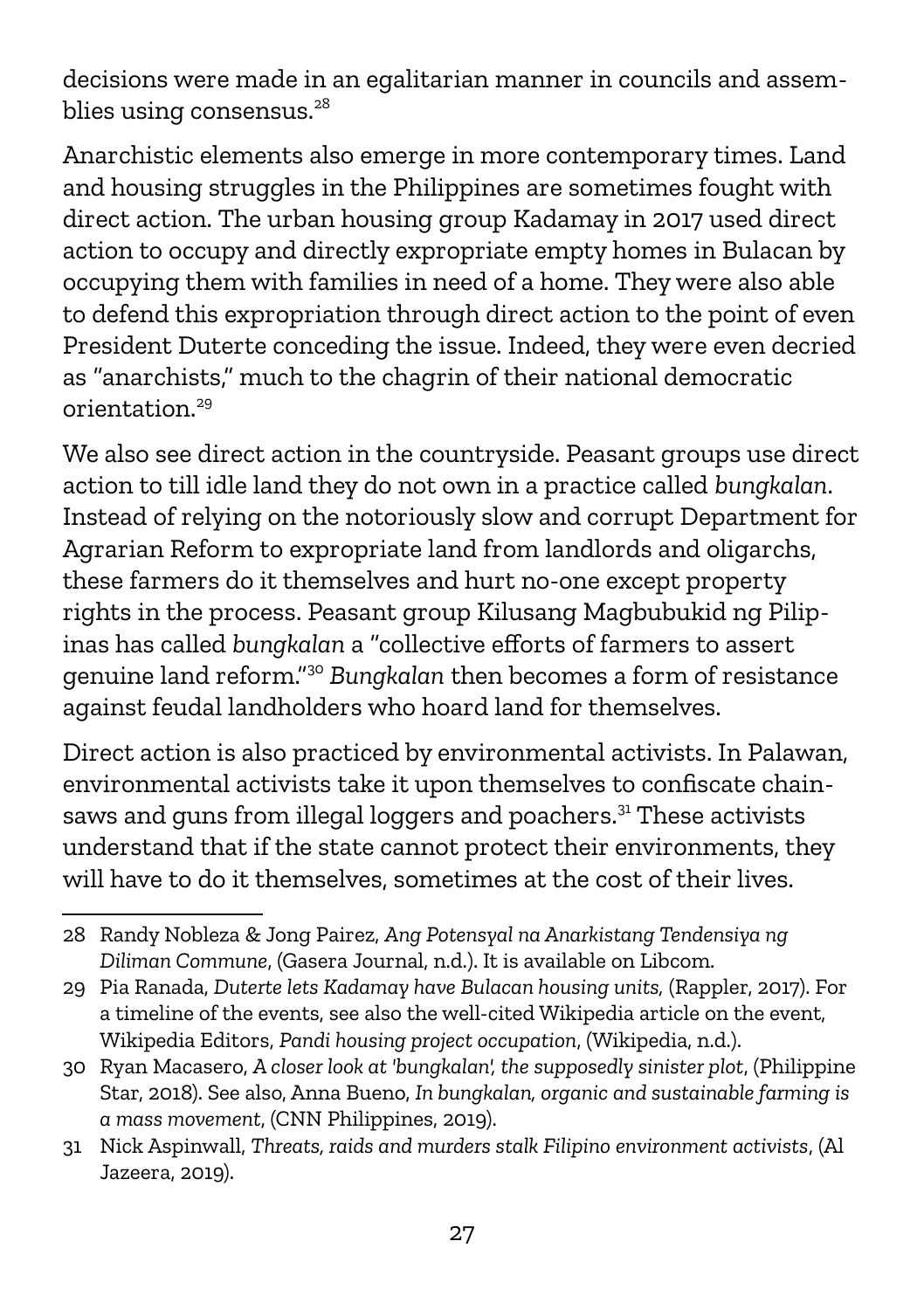Direct action also dovetails with mutual aid. After the reemergence of anarchism in the archipelago, Food Not Bombs organizations were set up as systems of mutual aid/*bayanihan*. Food Not Bombs are networks of mutual aid that freely distribute food among indigent people. These networks are organized along anarchist lines using voluntary associa-tion and egalitarian organizing.<sup>[32](#page-27-0)</sup> Rather than waiting for an authority to organize food distribution or lobbying for such a thing in congress, Food Not Bombs does it themselves. They are able to distribute food to people all the while rejecting the use of hierarchical organization.

Beyond anarchistic elements in existing movements, it can be argued that *anarchy* already exists all around us, as Bas Umali suggests in his essay *Anarki: Akin ang Buhay Ko – Sariling Determinasyon at Pagpapasya Tungo sa Panlipunang Rebolusyon*. [33](#page-27-1) For Umali*,* anarchy is mutual cooperation without need of coercion or payment. Anarchy is whenever we relate to each other as equals and peers and whenever we discuss among ourselves the issues we have instead of relying on an authority figure. We already naturally organize ourselves in egalitarian and non-hierarchical lines when we organize among friends. Human cooperation is already natural.<sup>[34](#page-27-2)</sup> What anarchists want is for all social relations to be organized under egalitarian lines with free association and free from hierarchy and coercion.

These examples of anarchistic elements—Mutual aid/*bayanihan*, direct action and egalitarian organizing—are then not foreign ideas. They already exist today in our lives and in our contexts. These elements—which are already anarchistic—can be reused for an anarchist praxis. What anarchists in the archipelago want is to universalize these anarchistic elements and universalize freedom and liberation.

<span id="page-27-0"></span><sup>32</sup> For a history of the movement, see Taks A. Barbin, *Ang Food Not Bombs sa Kapuluan,* (Safehouse Infoshop, 2018).

<span id="page-27-1"></span><sup>33</sup> The title is translated as *Anarchy: My Life is My Own – Self Determination and Deciding Towards Social Revolution*.

<span id="page-27-2"></span><sup>34</sup> Bas Umali, *Anarki: Akin ang Buhay Ko – Sariling Determinasyon at Pagpapasya Tungo sa Panlipunang Rebolusyon,* (AID Kolektibo, NON-Collective, n.d).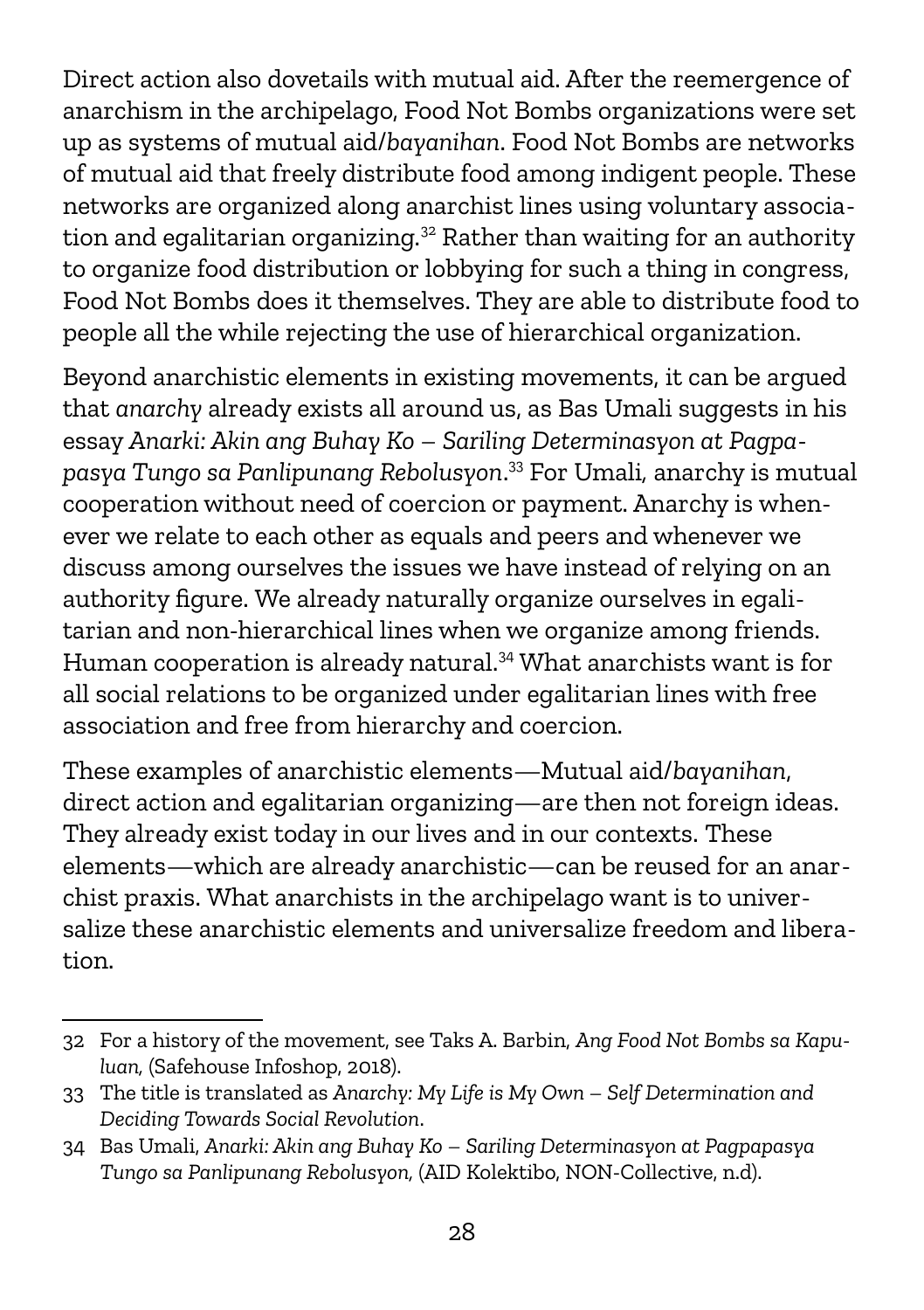Currently, anarchists in the archipelago have been able to create spaces for autonomy and mutual aid such as infoshops and Foot Not Bombs networks. Infoshops are spaces for the dissemination and propagation of anarchist materials and are sites for autonomous organizing. These Infoshops and Food Not Bombs are embedded in urban communities and conduct community outreach and mutual aid activities. These are spaces where anarchist principles can be practiced and taught. When there is a need for local action such as in resisting evictions, these local anarchist groups mobilize for these tasks.

However, while creating spaces for autonomy away from state, capital, and hierarchies are good it is still insufficient for liberation for revolutionary anarchists. We revolutionary anarchists are not content with spaces for autonomy, we desire total liberation for all. More than an autonomous anarchism, we must forward a *revolutionary anarchism* in the archipelago. Much more than creating autonomous spaces, this revolutionary anarchism aims to challenge capital and the state. By *revolutionary* we mean a movement to abolish the current state of things, to challenge hierarchy and domination and not merely carve spaces for autonomy.

For anarchism to become revolutionary, it must become a *social movement*. Anarchism as a social movement entails organizing at the pointof-production and organizing communities. We have already established that anarchistic elements already exist in social movements in the archipelago. What anarchists would like are these social movements to consciously organize in non-hierarchical and egalitarian manner and use the tools promoted by anarchism like direct action, solidarity, and mutual aid. By forwarding such a liberatory politics, these social movements have the potential to become spaces for creative deliberation that expands the agency of the people involved to become full subjects in their politics. Such an anarchist social movement ought show people that they have the collective power to emancipate themselves. Such an anarchist social movement would do so not as an authority figure, but as a partner and collaborator in liberation. As the anarchist theorist Errico Malatesta noted,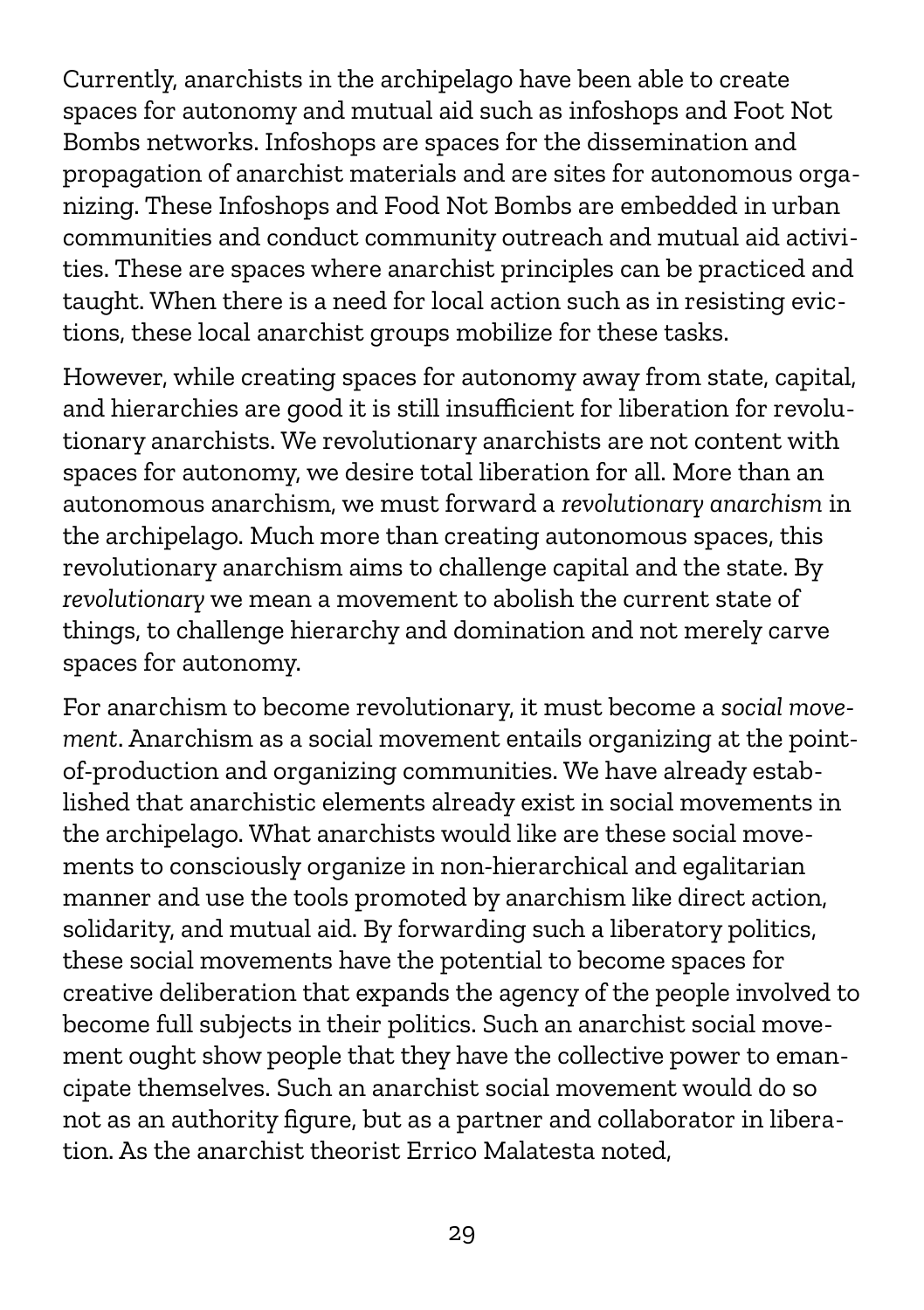And when we will have succeeded in arousing the sentiment of rebellion in the minds of men against the avoidable and unjust evils from which we suffer in society today, and in getting them to understand how they are caused and how it depends on human will to rid ourselves of them; and when we will have created a lively and strong desire in men to transform society for the good of all, then those who are convinced, will by their own efforts as well as by the example of those already convinced, unite and want to as well as be able to act for their common ideals.

As we have already pointed out, it would be ridiculous and contrary to our objectives to seek to impose freedom, love among men and the radical development of human faculties, by means of force. One must therefore rely on the free will of others, and all we can do is to provoke the development and the expression of the will of the people. But it would be equally absurd and contrary to our aims to admit that those who do not share our views should prevent us from expressing our will, so long as it does not deny them the same freedom.

Freedom for all, therefore, to propagate and to experiment with their ideas, with no other limitation than that which arises natu-rally from the equal liberty of everybody.<sup>[35](#page-29-0)</sup>

Thus anarchists are not the kind of revolutionaries who "grant" liberation to others, as we think liberation is a thing that can only be done by those oppressed. As the classic socialist adage goes: the liberation of the worker is the task of the worker alone. Liberation is not granted, it is built, taken and defended. This liberation, as Malatesta also noted, is tied up together and requires the liberty of everybody to be fully enjoyed. As anarchists, we must be in the business of "arousing the sentiment of rebellion" of people and allow them to know they have this power to liberate themselves when organized.

<span id="page-29-0"></span><sup>35</sup> Errico Malatesta, *An Anarchist Programme,* (The Anarchist Library, 2020).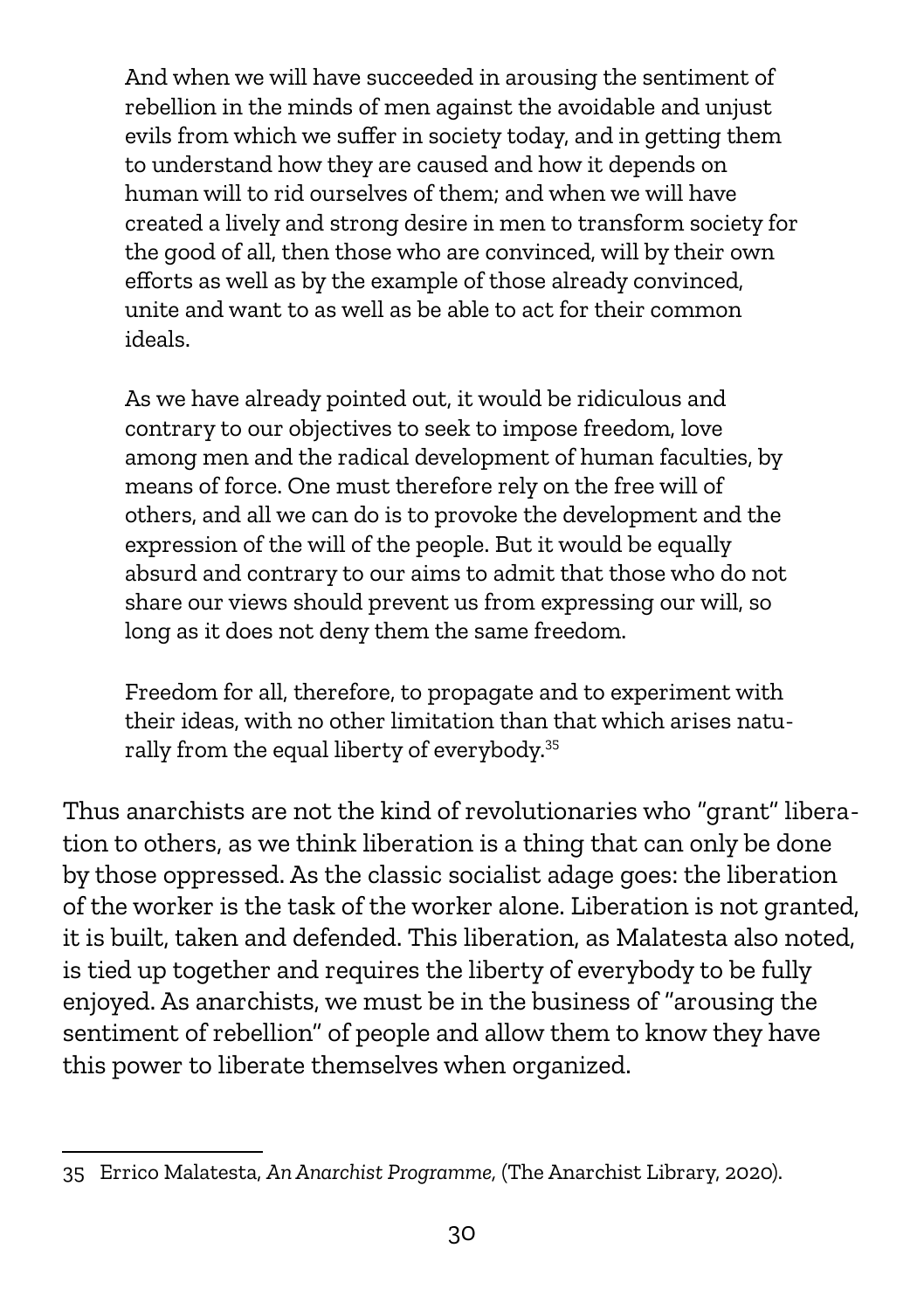By organizing a consciously liberatory politics of anarchism, the people involved would begin to foster the kinds of social relations that *prefigures* the liberated society we want to create. Engendering the development of social relations based on solidarity and mutuality is then *becoming* the liberated future we aim for. Such a revolutionary anarchism would value the unity of means and ends, using liberatory means to reach a liberated future.[36](#page-30-0) It would reject statecraft and focus a deliberative politics where people would be full subjects in their politics.

This anarchist social movement would be the scaling up of anarchist praxis. Groups would federate into larger organizations while keeping political subjectivity and the power over decision-making to the lowest level of the individual. Scaling up does not necessarily mean separating the individuals from decision-making if the scaling up is consciously egalitarian and non-hierarchical. We have mentioned before that mandated delegates can be used and whose positions can be organized in such a way that agency is retained with the individual. Such techniques and similar creative measures can be used to consciously prevent alienation in politics.

Being a *revolutionary* social movement, anarchists aim for these social movements to eventually challenge capital and the state. By this we mean that both erosion of the power of capital and the state and by building a *counterpower* independent of capital and the state. This erosion can be done through direct action like strikes, occupations, and the forcing of concessions, slowly eroding the power of the state and capital while expanding spaces for autonomy and freedom. Challenging capital can be not just going on strike but returning to work in expropriated workplaces by using direct action to occupy workplaces under new management—those of the workers themselves. Building a counterpower would mean creating *alternative* institutions from the state like creating systems that fulfill needs instead of

<span id="page-30-0"></span><sup>36</sup> For a discussion of the unity of means and ends and the social reproduction of libertarian communism, see Anarchopac, *Means and Ends: The Anarchist Critique of Seizing State Power*, (Black Rose/Rosa Negra Anarchist Federation, May 2019).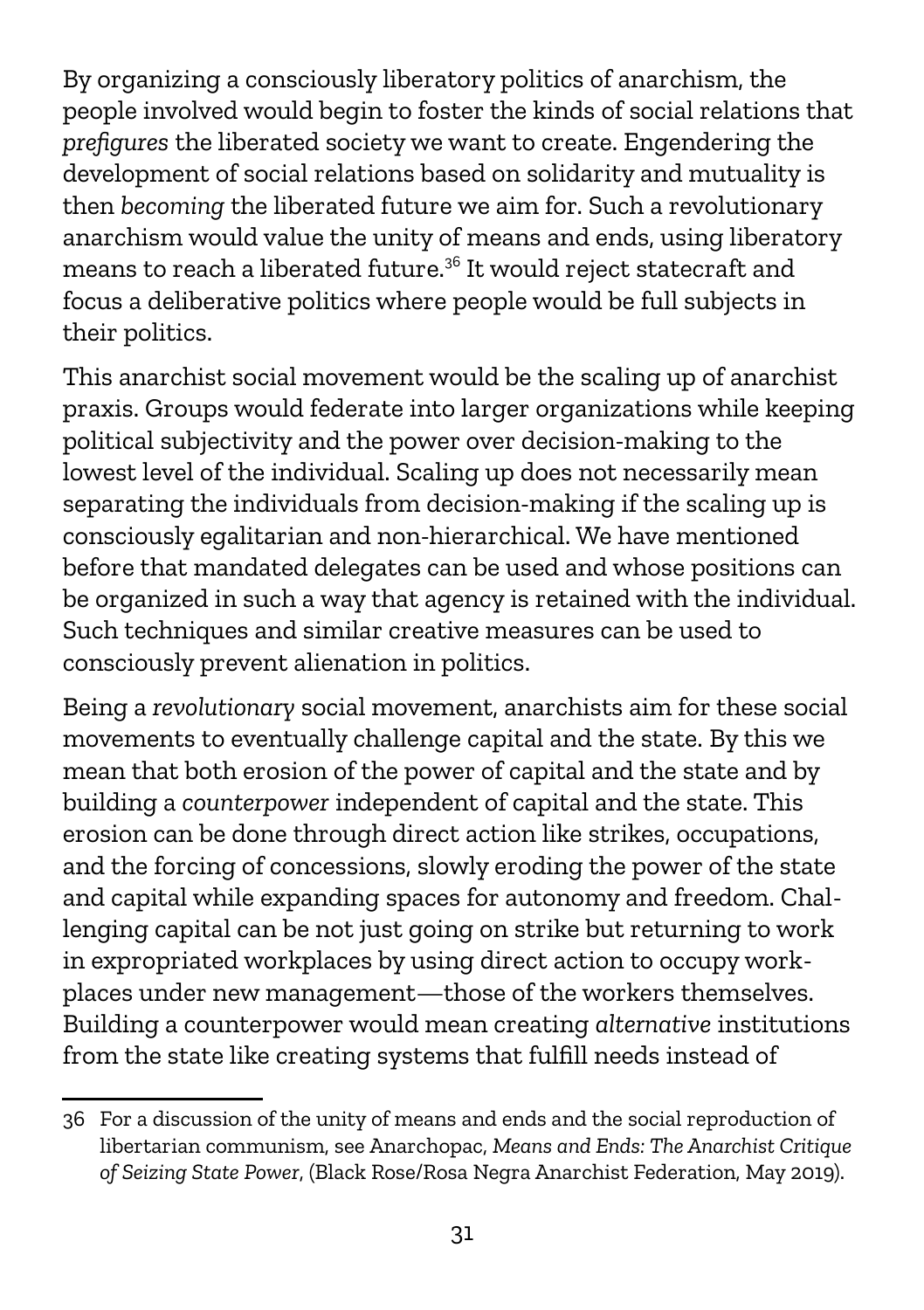profits. One way this can be done is through organizing free assemblies among communities where people can discuss what needs and challenges that need addressing and collectively collaborate on how to fulfill these needs. These free assemblies could decide to implement solidarity economies that exchanges goods between urban and rural communities without the use of market or state mechanisms.[37](#page-31-0) Gradually people would disengage from the institutions of the state and capital.

In a social revolutionary situation these alternative institutions and counterpower would compete with the state and capital for legitimacy, a situation called *dual power*. In a dual power situation, the two sources of power inevitably clash, forcing one or the other to dissolve.[38](#page-31-1) In such a situation, anarchists hope for the victory of the counterpower comprised of social movements and alternative institutions over the forces of capital and the state.

As revolutionary anarchists we aim to build a foundations for a social revolution—a mighty confrontation between the people and their social movements versus the state, capital, and the forces of domination. In a social revolution, what was previously thought to be impossible or unthinkable enters into the realm of possibility. In a social revolution, the people find they no longer have to listen to the demands and orders of the oligarchs, of the bosses, or of the cadres. They find a new sense of revolutionary agency to create enact history as full subjects in their own rights, no longer as mere objects where history is done to them. A social revolution makes possible the creation of new social relationships that reject capitalism and hierarchy. It is in this social revolution that the potentiality for a liberatory politics can blossom into liberation.

<span id="page-31-0"></span><sup>37</sup> For an example of a solidarity economy, see Cooperation Jackson. An introduction to the movement can be found at Sixtine van Outryve, *Cooperation Jackson: Building a Solidarity Economy in the Deep South,* (ROAR Magazine, 2019).

<span id="page-31-1"></span><sup>38</sup> To learn about dual power as a strategy for challenging capital and the state, see DSA Libertarian Socialist Caucus, *Dual Power: A Strategy To Build Socialism In Our Time*, (The Anarchist Library, 2019).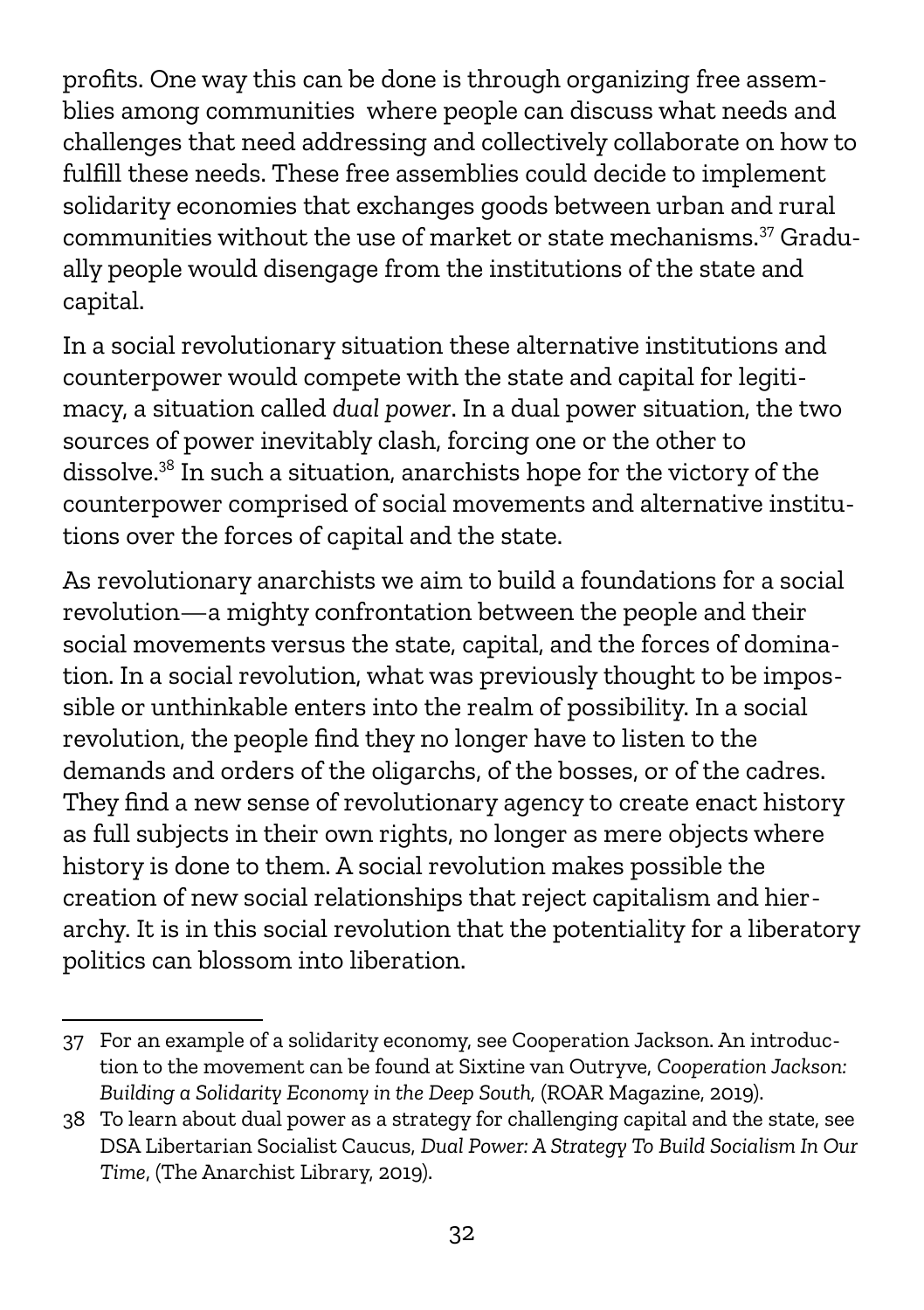We cannot say when such a social revolution arrives, but we must be resolute in building political consciousness among the working class and dispossessed. Their consciousness must be awakened to realize that *they* have the power to directly change their own lives if they organize themselves in popular power.

For now it is vital that for anarchism to become revolutionary, it must become a social movement in the archipelago. This transition from autonomous anarchist spaces towards a revolutionary anarchist social movement is possible and has been done before in other countries. For example, anarchists in Java, Indonesia started out in a similar position to anarchists in the Philippines. Just as it was in the Philippines, Anarchism was totally wiped out in Indonesia in the early 20<sup>th</sup> century. Yet the desire for freedom cannot die and anarchism reemerged in Indonesia the 1980s. In its reemergence, anarchists in Indonesia also started with building spaces for autonomy and mutual aid but in time organized a revolutionary workers movement in the Persaudaraan Pekerja Anarko Syndicalis (PPAS).[39](#page-32-0) Now Java has a vibrant anarchist scene with links with other international anarchist activities. We think revolutionary anarchism in the Philippines could take a similar road to becoming a social movement.

<span id="page-32-0"></span><sup>39</sup> Vadim Damier and Kirill Limano, *Anarchism in Indonesia*, (libcom.org, 2017).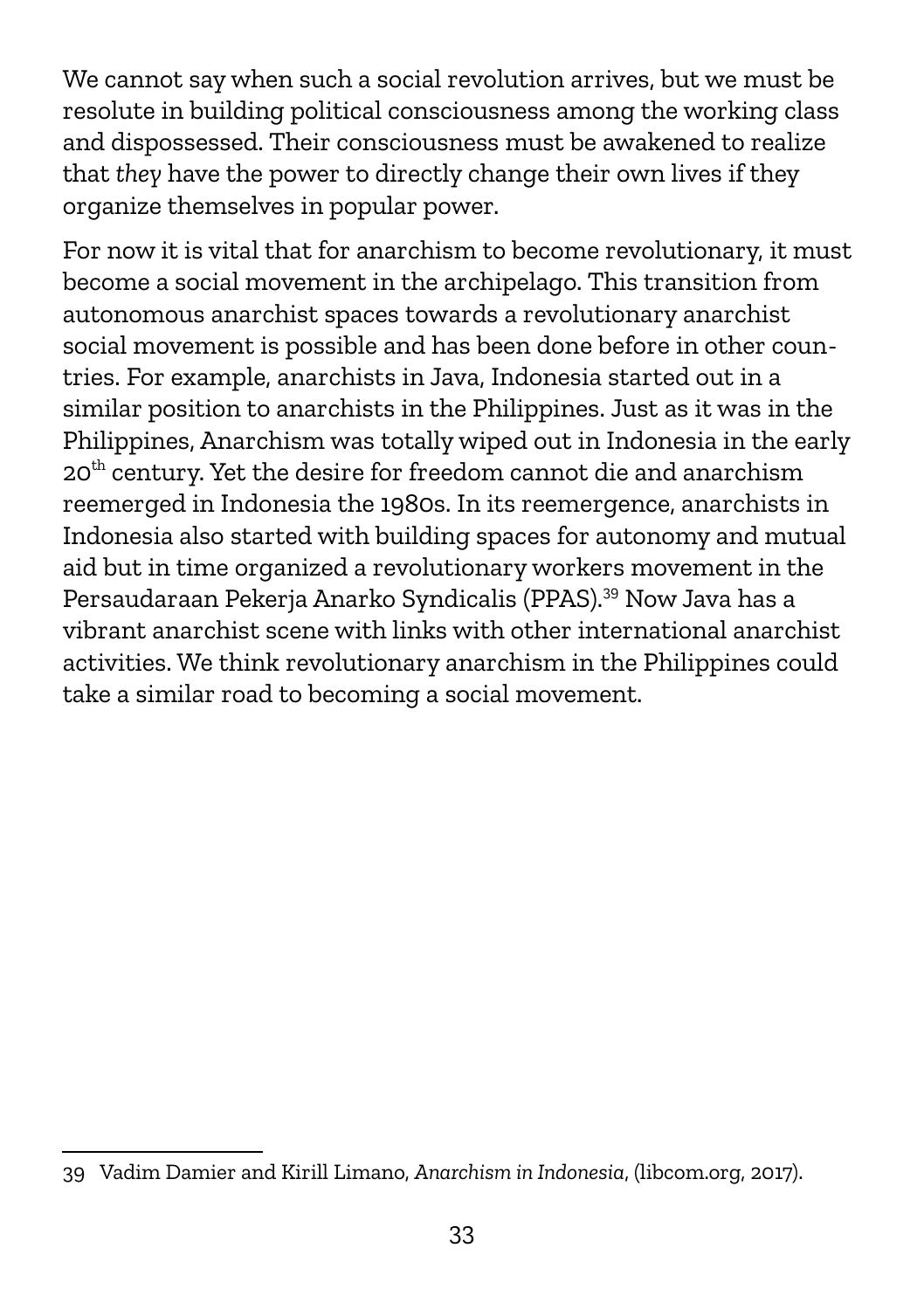#### The Tasks of Revolutionary Anarchists in the Archipelago

In forwarding a liberatory politics in the archipelago then, the task of the revolutionary anarchist militants in the archipelago would be to move past propagation of anarchist ideas towards building anarchism as a social movement. This liberatory politics becomes urgent in the face of the inutility of reformism and the hierarchical domineering politics of the National Democrats.

Being revolutionary anarchists, we aim to build a social movement that can challenge capital and the state, not be merely content with autonomous spaces. Challenging capital and the state would take the form of scaling up our efforts. Rather than atomized and isolated struggles in the workplace and communities, social movements can federate and scale up.

What follows is not yet a program, but rather some suggestions for what the tasks of the revolutionary anarchists in the archipelago could be. This this not exhaustive nor definitive, but rather a start of a discussion on what the liberatory politics of anarchism could look like. Thus, what revolutionary anarchists in the archipelago could do is to:

- Continue to propagate anarchism and anarchist ideals as liberatory alternatives; promote a discursive politics that rejects hierarchy and the alienation that comes with it;
- Continue to develop systems of mutual aid/*bayanihan* that acts as both harm reduction measures against the tyranny of capital and the state and as spaces to build autonomy from domination and hierarchies;
- Struggle for a blooming environment with the understanding we are interdependent with our ecologies and the recognition of the political nature of environmental problems;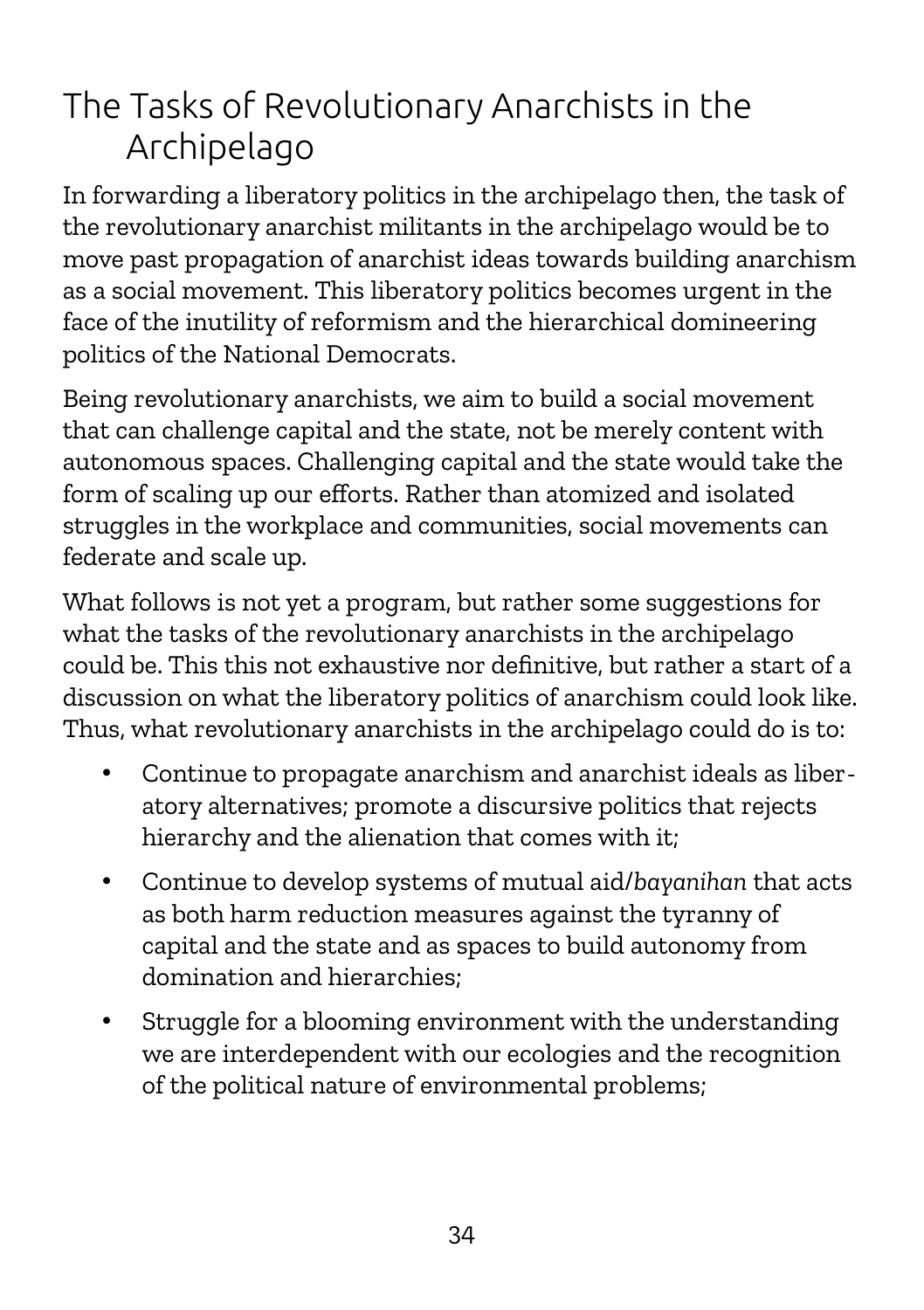- Build an inclusive movement incorporating intersectional perspectives on gender and struggle against oppression like the hetero-patriarchical order;
- Organize our workplaces and communities; build subjectivity into our everyday politics; build the agency and capacities of people for direct action, mutual aid, and solidarity; create social relations conducive for a liberated society; build the new liberated society in the shell of the old;
- Federate our efforts and scale up until we reach a point where our mass movements can challenge capital and the state; and
- Create systems of popular power with governance structures based on solidarity rather than hierarchy and forward a deliberative politics that rejects statecraft.

We ask you to join us as our liberation is tied up together. You can start in your own workplace and communities. You can start with kindness and resist with rage. You can scale up your efforts by coordinating with other efforts and then federating. You can reach out to others who also struggle for total liberation and work together for a better world.

A better world is possible and is already being built. Against hierarchy and domination there is solidarity and cooperation. Join us in our struggle for a liberated politics, for a world beyond work, beyond the state, beyond capital, beyond hierarchy and domination itself! For a liberatory politics in the archipelago! For freedom and total liberation!

#### *Mabuhay ang anarkiya!*

#### *Mabuhay ang kalayaan!*

#### *Mabuhay ang rebolusyong sosyal!*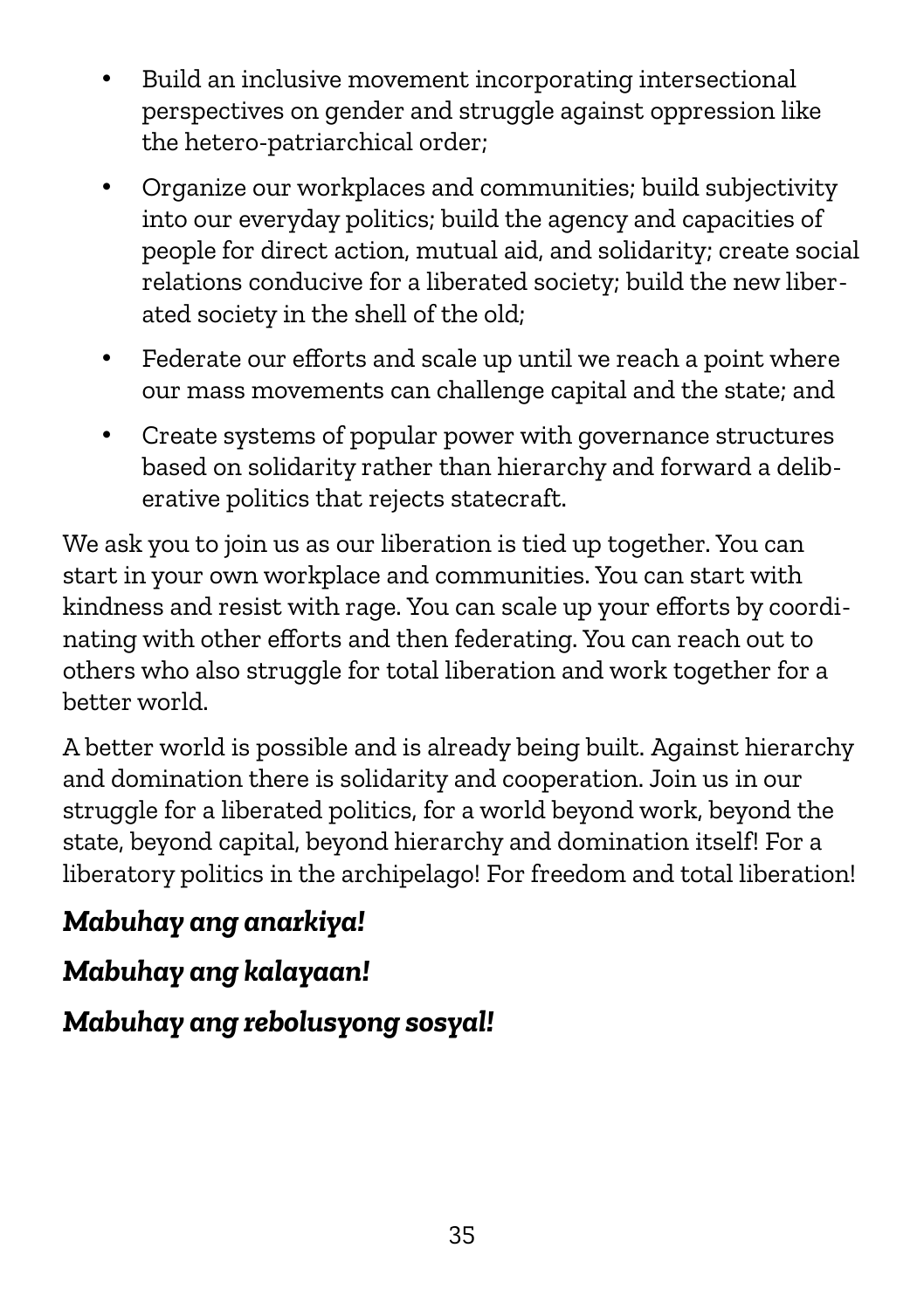### Bibliography

- Anarchopac, "Means and Ends: The Anarchist Critique of Seizing State Power," *Black Rose/Rosa Negra Anarchist Federation.* May 2019. <https://blackrosefed.org/anarchopac-critique-of-seizing-state-power> (accessed 2020-02-18).
- Aspinwall, Nick. "Threats, raids and murders stalk Filipino environment activists." *Al Jazeera English.* December 6, 2019. [https://www.aljazeera.com/news/2019/11/threats-raids-murders-stalk](https://www.aljazeera.com/news/2019/11/threats-raids-murders-stalk-filipino-environment-activists-191128071615516.html)[filipino-environment-activists-191128071615516.html](https://www.aljazeera.com/news/2019/11/threats-raids-murders-stalk-filipino-environment-activists-191128071615516.html) (accessed 2020-02-18).
- Barbin, Taks A. *Ang Food Not Bombs sa Kapuluan*, Quezon City: Safehouse Infoshop, 2018. See an online version here: <https://www.dropbox.com/s/2cw1eeehwnm6et8/FNB%20nov%2012%20.pdf> (accessed 2020-02-18).
- Bookchin, Murray. *Toward an Ecological Society.* Montreal: Black Rose Books, 1980. It is also available on the Internet Archive. <https://archive.org/details/TowardAnEcologicalSociety/>(accessed 2020-02- 18).
- Bookchin, Murray. *The Next Revolution: Popular Assemblies and the Promise of Direct Democracy*. Brooklyn: Verso Books, 2014. It is also available on The Anarchist Library. [https://theanarchistlibrary.org/library/murray-bookchin-ursula-k](https://theanarchistlibrary.org/library/murray-bookchin-ursula-k-le-guin-the-next-revolution)[le-guin-the-next-revolution](https://theanarchistlibrary.org/library/murray-bookchin-ursula-k-le-guin-the-next-revolution) (accessed 2020-02-18).
- Bookchin, Murray. "The Greening of Politics: Toward a New Kind of Political Practice." *The Anarchist Library*, 2018. [https://theanarchistlibrary.org/library/murray-bookchin-the-greening-of](https://theanarchistlibrary.org/library/murray-bookchin-the-greening-of-politics)[politics](https://theanarchistlibrary.org/library/murray-bookchin-the-greening-of-politics) (accessed 2020-02-18).
- Bueno, Anna, "In bungkalan, organic and sustainable farming is a mass movement." *CNN Philippines.* April 2, 2019. [https://cnnphilippines.com/life/culture/2019/4/2/bungkalan.html\(](https://cnnphilippines.com/life/culture/2019/4/2/bungkalan.html)accessed 2020-02-18).
- Carolino, Ditsi; Manikan, Pabelle. "The March to Progress in the Philippines." *Al Jazeera.* November 4, 2014. [https://www.aljazeera.com/programmes/viewfinder/2014/11/march](https://www.aljazeera.com/programmes/viewfinder/2014/11/march-progress-philippines-2014112122317640995.html)[progress-philippines-2014112122317640995.html](https://www.aljazeera.com/programmes/viewfinder/2014/11/march-progress-philippines-2014112122317640995.html) (accessed 2020-02-18).
- Cuevas-Hewitt, Marco (a.ka. Maryamdeluz). "Sketches of an Archipelagic Poetics of Postcolonial Belonging." *Budhi: A Journal of Ideas and Culture*, 2007. <https://journals.ateneo.edu/ojs/index.php/budhi/article/viewFile/438/433>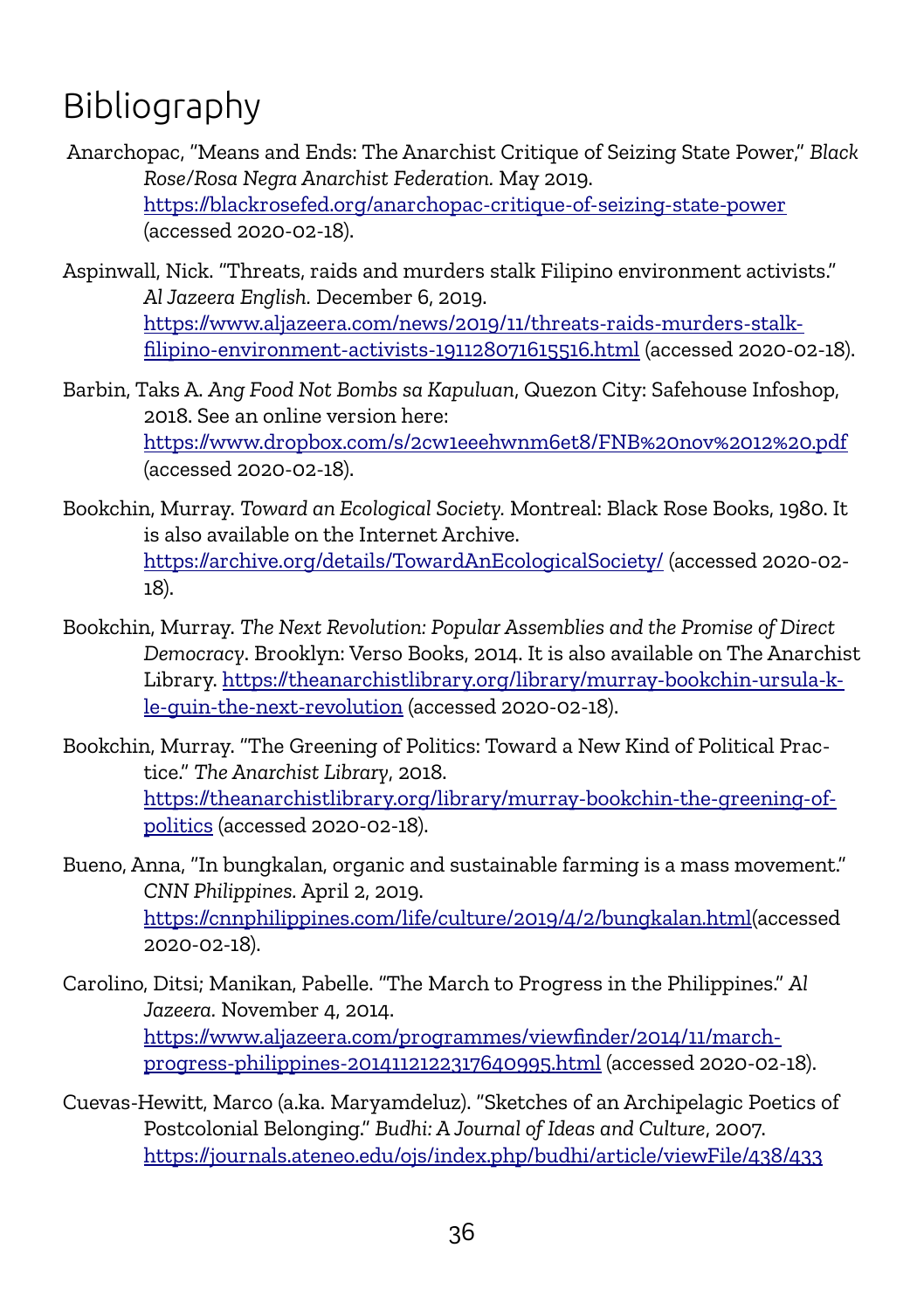(accessed 2020-02-18).

Alternative version: [http://libcom.org/blog/sketches-archipelagic-poetics](http://libcom.org/blog/sketches-archipelagic-poetics-postcolonial-belonging-25022020)[postcolonial-belonging-25022020](http://libcom.org/blog/sketches-archipelagic-poetics-postcolonial-belonging-25022020) (accessed 2020-02-18).

- Damier, Vadim; Limano, Kirill. "Anarchism in Indonesia." *libcom.org*, 2017. <https://libcom.org/library/short-essay-about-history-anarchism-indonesia> (accessed 2020-02-18).
- DSA Libertarian Socialist Caucus, *Dual Power: A Strategy To Build Socialism In Our Time.* The Anarchist Library, 2019. [http://theanarchistlibrary.org/library/dsa-libertarian-socialist-caucus-dual](http://theanarchistlibrary.org/library/dsa-libertarian-socialist-caucus-dual-power)[power](http://theanarchistlibrary.org/library/dsa-libertarian-socialist-caucus-dual-power) (accessed 2020-02-18).
- de Jong, Alex. "Hunting Specters: A Political History of the Purges in the Communist Party of the Philippines." *Academia.edu.* n.d. [https://www.academia.edu/7681257/Hunting\\_Specters.\\_Purges\\_in\\_the\\_Co](https://www.academia.edu/7681257/Hunting_Specters._Purges_in_the_Communist_Party_of_the_Philippines) mmunist Party of the Philippines (accessed 2020-02-18). Alternative link: [http://libcom.org/history/hunting-specters-political](http://libcom.org/history/hunting-specters-political-history-purges-communist-party-philippines)[history-purges-communist-party-philippines](http://libcom.org/history/hunting-specters-political-history-purges-communist-party-philippines) (accessed 2020-02-18).
- Douglass, Frederick; BlackPast. "(1857) Fredrick Douglass, 'If there is no struggle, there is no progress.'" *Black Past*. Janurary 25, 2007. [https://www.blackpast.org/african-american-history/1857-frederick](https://www.blackpast.org/african-american-history/1857-frederick-douglass-if-there-no-struggle-there-no-progress/)[douglass-if-there-no-struggle-there-no-progress/](https://www.blackpast.org/african-american-history/1857-frederick-douglass-if-there-no-struggle-there-no-progress/) (accessed 2020-02-18).
- Garcia, Robert Francis. *To Suffer Thy Comrades: How the Revolution Decimated its Own, 3rd Ed.* Mandaluyong: Anvil, 2001.
- Gelderloos, Peter. *Anarchy Works.* The Anarchist Library, 2011. <https://theanarchistlibrary.org/library/peter-gelderloos-anarchy-works> (accessed 2020-02-18).
- Graeber, David. *Fragments of an Anarchist Anthropology.* Chicago: Prickly Paradigm, 2004). It is available on the Anarchist Library, [https://theanarchistlibrary.org/library/david-graeber-fragments-of-an](https://theanarchistlibrary.org/library/david-graeber-fragments-of-an-anarchist-anthropology)[anarchist-anthropology](https://theanarchistlibrary.org/library/david-graeber-fragments-of-an-anarchist-anthropology) (accessed 2020-02-18).
- Haraway, Donna J. *A Cyborg Manifesto: Science , Technology , and Socialist-Feminism In The Late Twentieth Century*. Minneapolis: University of Minnesota Press, 2016. See an online version: [https://warwick.ac.uk/fac/arts/english/currentstudents/undergraduate/](https://warwick.ac.uk/fac/arts/english/currentstudents/undergraduate/modules/fictionnownarrativemediaandtheoryinthe21stcentury/manifestly_haraway_----_a_cyborg_manifesto_science_technology_and_socialist-feminism_in_the_....pdf) [modules/fictionnownarrativemediaandtheoryinthe21stcentury/](https://warwick.ac.uk/fac/arts/english/currentstudents/undergraduate/modules/fictionnownarrativemediaandtheoryinthe21stcentury/manifestly_haraway_----_a_cyborg_manifesto_science_technology_and_socialist-feminism_in_the_....pdf) [manifestly\\_haraway\\_----](https://warwick.ac.uk/fac/arts/english/currentstudents/undergraduate/modules/fictionnownarrativemediaandtheoryinthe21stcentury/manifestly_haraway_----_a_cyborg_manifesto_science_technology_and_socialist-feminism_in_the_....pdf) [\\_a\\_cyborg\\_manifesto\\_science\\_technology\\_and\\_socialist](https://warwick.ac.uk/fac/arts/english/currentstudents/undergraduate/modules/fictionnownarrativemediaandtheoryinthe21stcentury/manifestly_haraway_----_a_cyborg_manifesto_science_technology_and_socialist-feminism_in_the_....pdf)[feminism\\_in\\_the\\_....pdf](https://warwick.ac.uk/fac/arts/english/currentstudents/undergraduate/modules/fictionnownarrativemediaandtheoryinthe21stcentury/manifestly_haraway_----_a_cyborg_manifesto_science_technology_and_socialist-feminism_in_the_....pdf) (accessed 2020-02-18).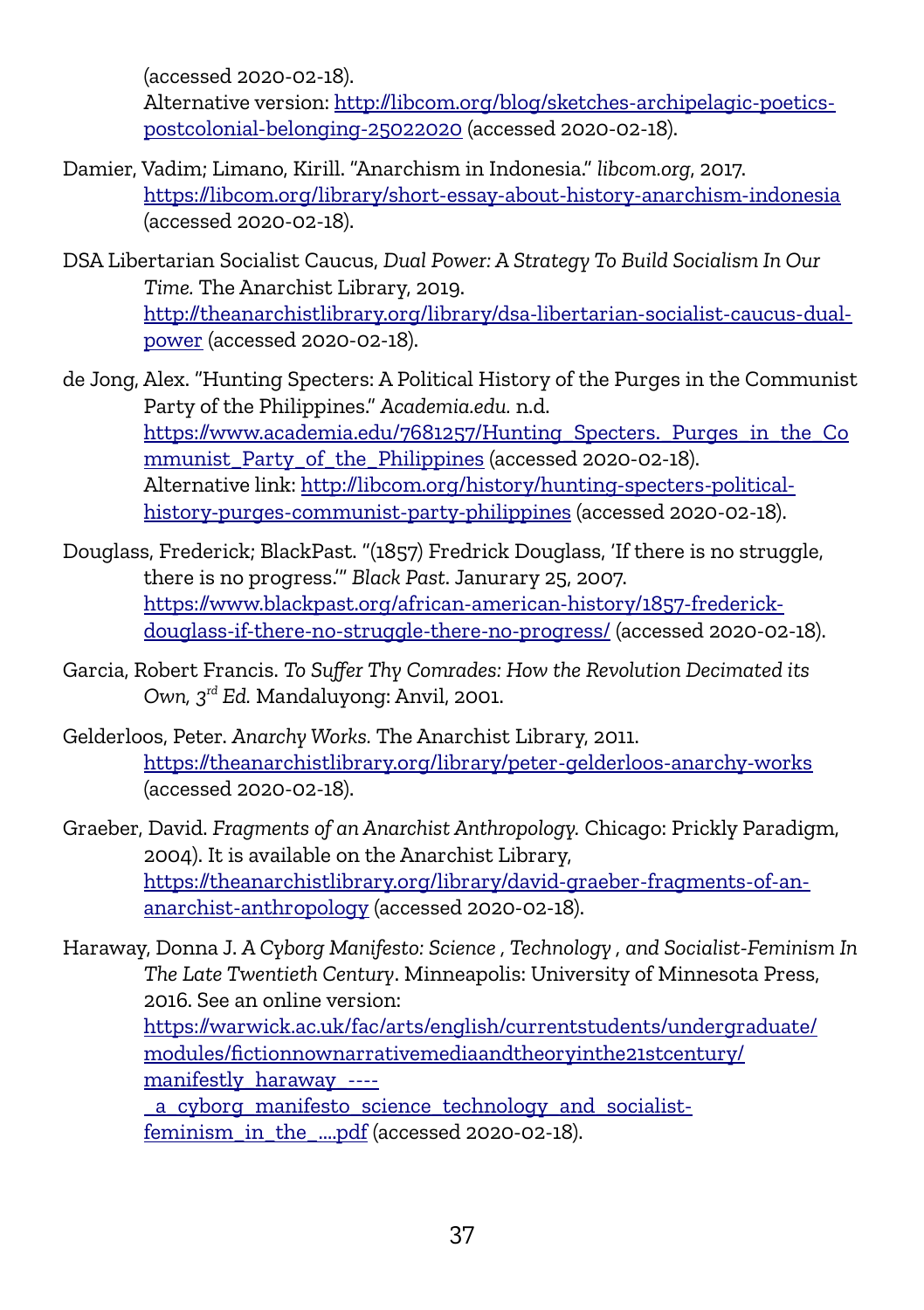- Kropotkin, Pëtr. *The State: Its Historic Role.* The Anarchist Library, 2009. [https://theanarchistlibrary.org/library/petr-kropotkin-the-state-its-historic](https://theanarchistlibrary.org/library/petr-kropotkin-the-state-its-historic-role)[role](https://theanarchistlibrary.org/library/petr-kropotkin-the-state-its-historic-role) (accessed 2020-02-18).
- Kropotkin, Pëtr. *Mutual Aid: A Factor of Evolution*. The Anarchist Library, 2009. [https://theanarchistlibrary.org/library/petr-kropotkin-mutual-aid-a-factor](https://theanarchistlibrary.org/library/petr-kropotkin-mutual-aid-a-factor-of-evolution)[of-evolution](https://theanarchistlibrary.org/library/petr-kropotkin-mutual-aid-a-factor-of-evolution) (accessed 2020-02-18).
- Lagman, Filemon; M.I.A. Editors. "Filemon 'Ka Popoy' Lagman Archive." *Marxists Internet Archive,* n.d.<https://www.marxists.org/archive/lagman/index.htm> (accessed 2020-02-18).
- Macasero, Ryan. "A closer look at 'bungkalan', the supposedly sinister plot." *Philippine Star*, October 29, 2018. [https://www.philstar.com/headlines/2018/10/29/1864216/closer-look](https://www.philstar.com/headlines/2018/10/29/1864216/closer-look-bungkalan-supposedly-sinister-plot)[bungkalan-supposedly-sinister-plot](https://www.philstar.com/headlines/2018/10/29/1864216/closer-look-bungkalan-supposedly-sinister-plot) (accessed 2020-02-18).
- McKay, Iain; An Anarchist FAQ Editorial Collective. *An Anarchist FAQ, version 15.3.*  Anarchist Writers, 2019.<http://anarchism.pageabode.com/afaq/index.html> (accessed 2020-02-18).
- Malatesta Errico. *An Anarchist Programme.* The Anarchist Library, 2020. [https://theanarchistlibrary.org/library/errico-malatesta-an-anarchist](https://theanarchistlibrary.org/library/errico-malatesta-an-anarchist-programme)[programme](https://theanarchistlibrary.org/library/errico-malatesta-an-anarchist-programme) (accessed 2020-02-18).

National Democratic Front, "Communiqué: Second Congress Communist Party of the Philippines." *National Democratic Front of the Philippines*. March 29, 2017. (Archived at the Internet Archive.) [https://web.archive.org/web/20170611031106/https://www.ndfp.org/commun](https://web.archive.org/web/20170611031106/https://www.ndfp.org/communique-second-congress-communist-party-of-the-philippines/) [ique-second-congress-communist-party-of-the-philippines/](https://web.archive.org/web/20170611031106/https://www.ndfp.org/communique-second-congress-communist-party-of-the-philippines/) (accessed 2020-02-18).

- NDFP Reciprocal Working Committee on Social and Economic Reforms. "Draft Comprehensive Agreement on Social and Economic Reforms (CASER)." *National Democratic Front of the Philippines.* January 2018. [https://ndfp.org/wp-content/uploads/2018/01/NDFP-CASER-2017-Web](https://ndfp.org/wp-content/uploads/2018/01/NDFP-CASER-2017-Web-version-Ver2.0.pdf)[version-Ver2.0.pdf](https://ndfp.org/wp-content/uploads/2018/01/NDFP-CASER-2017-Web-version-Ver2.0.pdf) (accessed 2020-02-18).
- Nobleza, Randy; Pairez, Jong. "Ang Potensyal na Anarkistang Tendensiya ng Diliman Commune." *Gasera Journal.* n.d. It is also available on libcom: [https://libcom.org/blog/ang-potensyal-na-anarkistang-tendensiya-ng](https://libcom.org/blog/ang-potensyal-na-anarkistang-tendensiya-ng-diliman-commune-23022020)[diliman-commune-23022020](https://libcom.org/blog/ang-potensyal-na-anarkistang-tendensiya-ng-diliman-commune-23022020) (accessed 2020-02-18).
- Ranada, Pia. "Duterte lets Kadamay have Bulacan housing units" *Rappler.* April 4. 2017. [https://www.rappler.com/nation/166062-duterte-kadamay-housing](https://www.rappler.com/nation/166062-duterte-kadamay-housing-police-soldiers)[police-soldiers](https://www.rappler.com/nation/166062-duterte-kadamay-housing-police-soldiers) (accessed 2020-02-18).